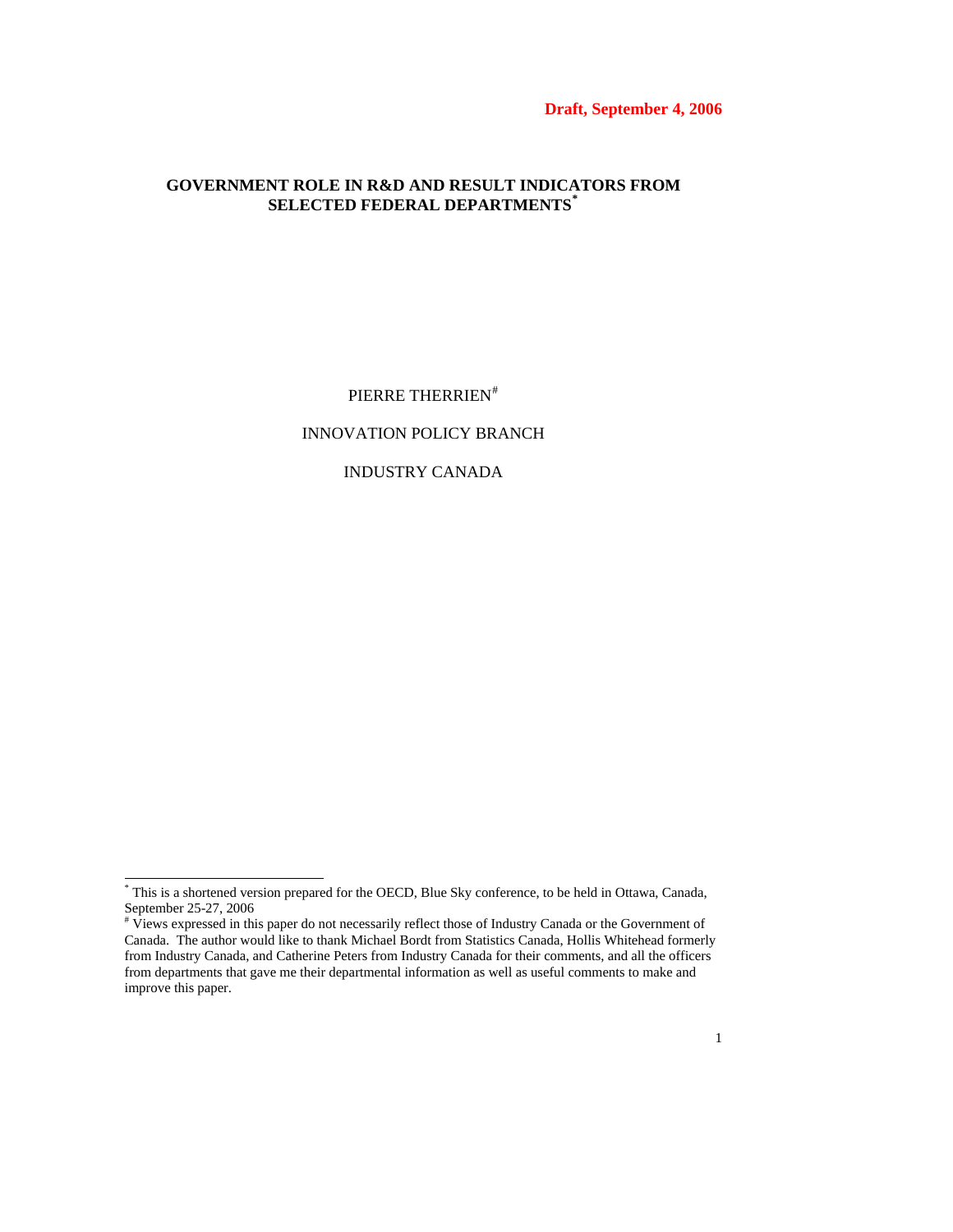### **Section 1 Background**

 $\overline{a}$ 

The broad extent of benefits from research and development (R&D) activities is not easily measurable. Three reasons are often mentioned (KPMG, 2004, Bozeman, 2000, Salter and Martin 2001) to explain the difficulty in linking outcomes and impacts to research activities: 1) the indirect nature of research impacts; 2) the incrementality of research results from the world-wide knowledge base; and 3) the timeframe to assess the impact. Godin-Dore (2005) gave a nice illustration of the first issue, with the use of scientific publications to modify or create a new policy that would help change the behaviour of a particular group. While the scientific publication is the direct result of the scientific activities, the impact of such activity will be felt through a policy (indirect effect). Moreover, it is difficult to isolate the impact of a particular research from other research results (incrementality of research) or other external factors (such as education) to assess the final outcome. Finally, it may take several years before the real value of the research result be revealed or applied.

In the case of government R&D activities, a fourth reason also applies: the array of missions pursued by governments in several dimensions (social, economic, cultural, environmental, etc). While the business sector focuses on commercially viable technological solutions, government, through its R&D performing departments and R&D facilitators (e.g. Granting Councils), cover a larger array of dimensions (KPMG, 2004).

A literature review (e.g. Salter and Martin, 2001, Wolfe 1997, KPMG 2004) on the roles and benefits for government to be involved in R&D activities are summarized by: 1) performing and funding R&D to contribute to the generation of knowledge; 2) training of highly skilled workers and researchers to allows firms to stay competitive, and public labs and universities to fulfill their mandate; 3) facilitating the transfer of knowledge and commercialization to ensure that the knowledge generated spills-over to the entire economy.<sup>[1](#page-1-0)</sup> Given that usually departments or agencies fulfill more than just one role, the linkages of input to output and outcomes for a given department are highly complicated.

In Canada, the accounting of federal R&D activities performed and funded by all departments is aggregated annually to get an overview of national R&D activities. Efforts have been made recently to also cover commercialization indicators by departments. In that regard, Canada leads the way in collecting Intellectual Property revenues in universities and federal departments using national surveys. However, commercialization is only a partial measure of the impact of scientific activities.

<span id="page-1-0"></span><sup>&</sup>lt;sup>1</sup> In a highly cited paper, Salter and Martin (2001) attribute 5 benefits for publicly funded basic research: 1increasing the stock of new useful knowledge, 2-development of new instrumentations and methodologies, 3- development of highly skilled workers, 4- development of national and international networks, and 5 development of skills to solve complex issue. These benefits were first described by Wolfe and Salter (1997) for the Canadian context. KPMG (2004) attributes the following roles for government S&T (excluding higher education): R&D performance for generating knowledge; S&T in support of programs and regulatory frameworks; and R&D support and facilitation in providing advice and financial support for third parties to perform R&D.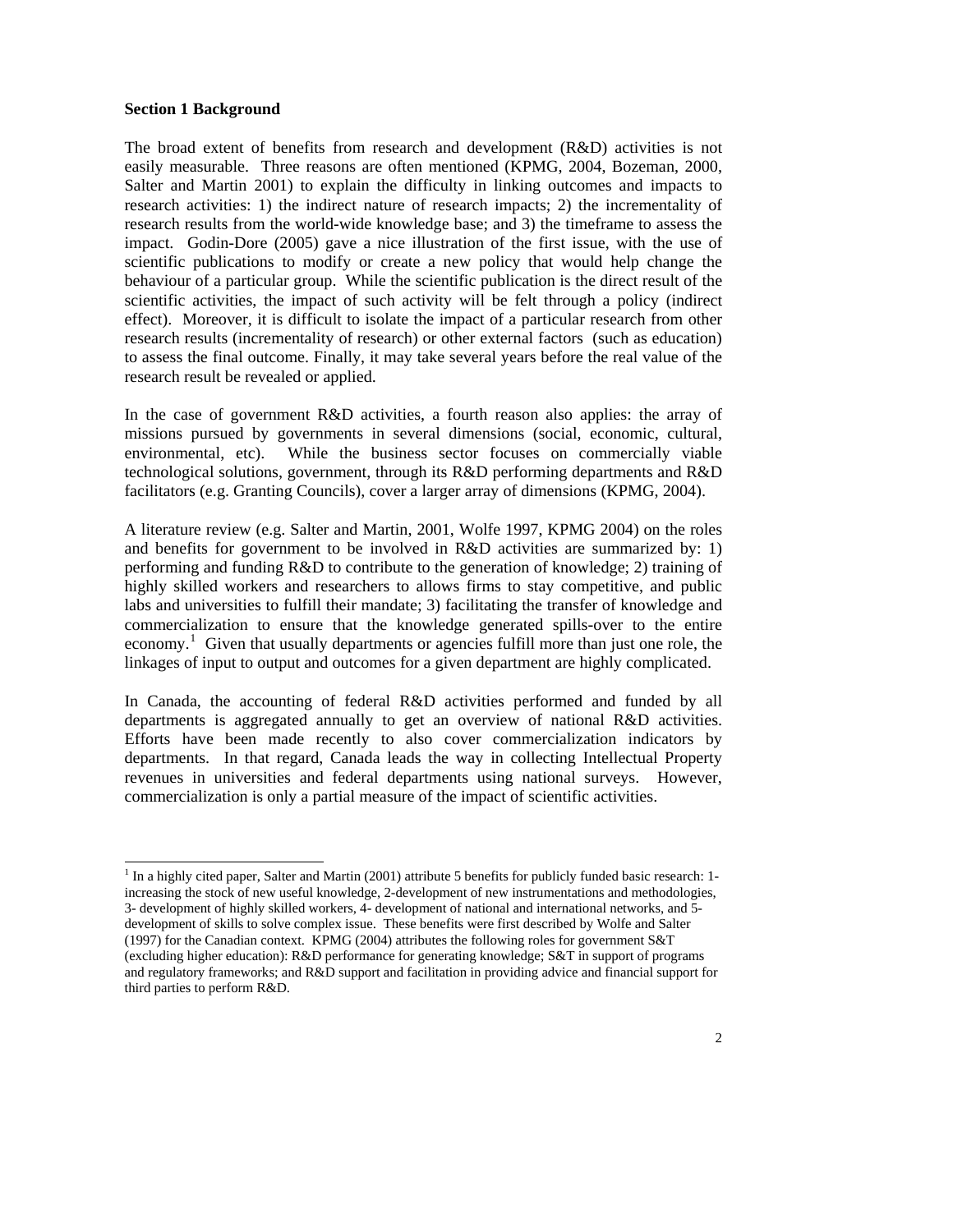A new government-wide initiative on the collection, management and reporting of departmental activities provides a new way to measure information on the results and benefits of S&T activities. Federal departments must now provide indicators of the expected and realized benefits of all their activities.<sup>[2](#page-2-0)</sup> To date, however, no systematic exercise has been performed to compile efforts made by departments to monitor the expected and realized benefits of departmental scientific activities.

This paper seeks to address this gap and provide new insights on the efforts of departments and agencies to monitor their research and development (R&D) investments. Indicators from major departments and agencies have been collected and compiled using the information already available through administrative documents. To make sense of all the information collected, results indicators are aggregated in accordance to the different roles the federal government plays in the national innovation system.

This paper is divided into four sections, each examining different elements of R&D indicators in Canada. Section 2 begins by presenting indicators available through official statistics and complementary information from federal departments' administrative documents. Section 3 analyzes the available results indicators in light of a framework based on government roles by sector of performance, while Section 4 concludes the paper with a discussion on best practices and next steps to improving the reporting of R&D results indicators.

# **Section 2 –Official R&D data and new reporting of government activities and results**

## R&D expenditures by department and sector of performance

Statistics Canada collects and publishes official data on R&D performed and funded by the federal government (see Statistics Canada, Catalogue No. 88-204). This is done primarily through the annual survey on federal scientific activities in which Statistics Canada asks departments and agencies to detail their scientific activities by several variables: performing sector; type of activities; major fields of science; and the socioeconomic objective of the activities.

For the fiscal year 2004-05, the Government of Canada spent \$5.6 billion on R&D activities, of which the top ten departments perform or fund more than 80 percent of all federal R&D activities (Figure 1). Of these ten departments, three are Granting Councils – Natural Sciences and Engineering Research Council (NSERC), Social Sciences and Humanities Research Council (SSHRC), and the Canadian Institutes of Health Research (CIHR) –providing funds to the higher education sector to perform research activities. Industry Canada (IC) is also an R&D facilitator as it provides funding to the business

<span id="page-2-0"></span><sup>&</sup>lt;sup>2</sup> This is a Treasury Board initiative called Management Resources and Results Structure (MRSS). This initiative will be discussed in details in the next section, but suffice to say for now that it is governmentwide initiative and all expenditures –not necessarily R&D expenditures – must be reported and monitored by program activities.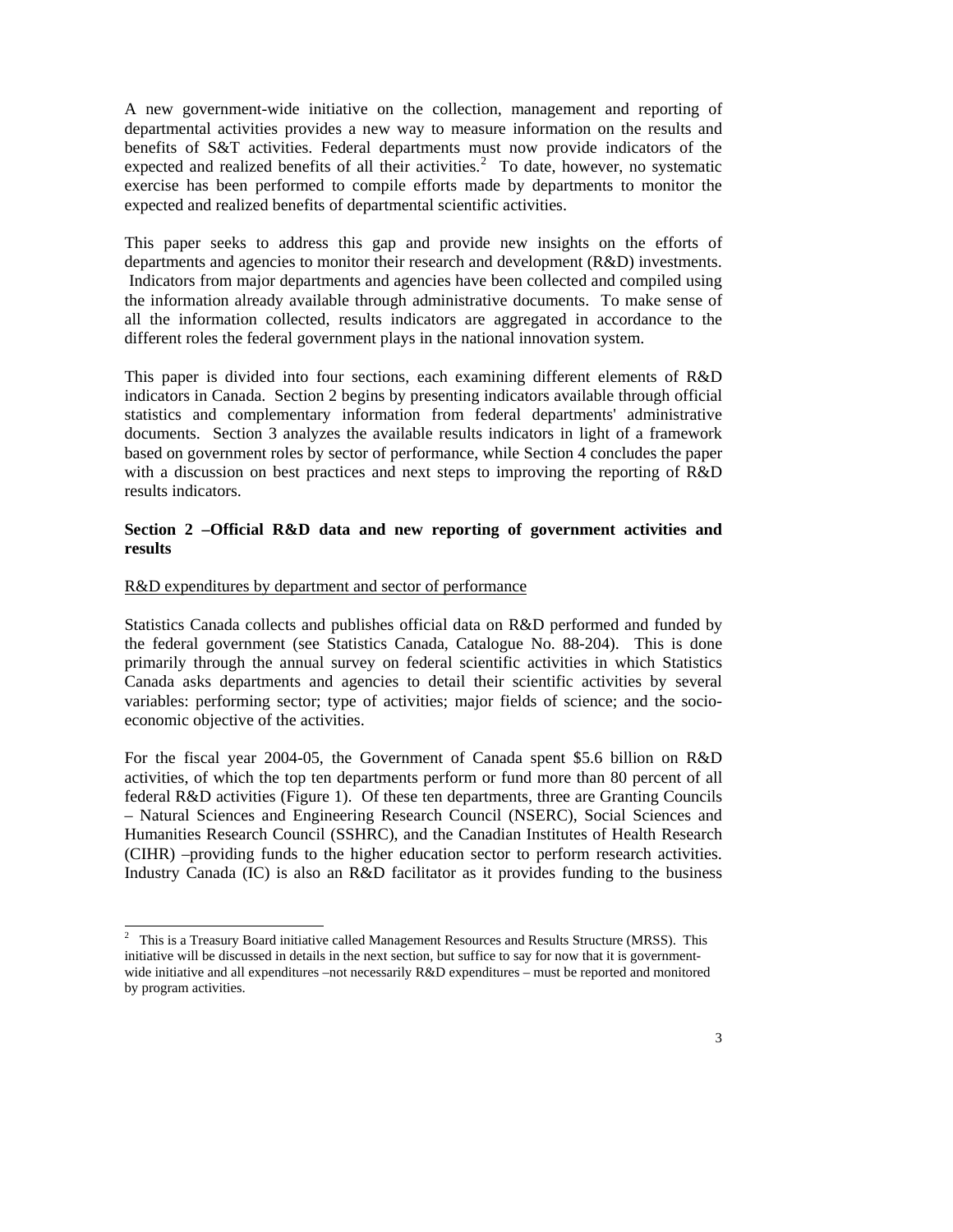<span id="page-3-0"></span>sector to perform  $R&D$ .<sup>[3](#page-3-0)</sup> Other departments, such as the National Research Council (NRC), Natural Resources Canada (NRCan), Department of Defence (DND), and Agriculture and Agri-Food Canada (AAFC) mostly perform intramural R&D to fulfil their missions. The Canadian Space Agency (CSA), perform intramural R&D as well as provides funding to the business sector (in almost equal part) to fulfil its mission. Finally, the Canadian Foundation for Innovation (CFI) provides research infrastructure (equipment, building, sophisticated database) funding for the higher education.

The three Granting Councils (NSERC, CIHR, SSHRC) along with the CFI account for 93% of all higher education R&D activities funded by the federal government. NRC is by far the more important R&D performer (intramural) with \$570M, accounting for about one quarter of all R&D performed within the federal government. Finally, Industry Canada (with the Technology Partnership Canada program) is the largest funder of business R&D, followed by the CSA and DND. These three departments account for more than two thirds of all business R&D funded by the federal government.



**Figure 2: R&D Federal system --Top 10 R&D departments and Agencies, 2004-05** 

Note: RD=Research and Development; intra=intramural R&D, HE=Higher Education sector, Bus=Business sector, RSA=related Scientific Activities. Source: Statistics Canada, special tabulations, 2006

The concentration of R&D activities within a few departments makes it possible to focus our attention, for the purpose of this paper, on the major departments with R&D

<sup>&</sup>lt;sup>3</sup> The mandate of facilitator organizations (IC, the three Granting Councils) is to facilitate the conduct of R&D or technological innovation by third parties, usually through the provision of financial support (KPMG, 2004). Contrary to R&D performing departments, these organizations usually do not perform R&D but manage R&D grants and contracts. In Canada, federal government finances up to \$5.6B in R&D activities, and around 40% of this amount is performed internally (intramural R&D). The remaining is contracted-out to the higher education, Canadian business sectors, and other Canadian or foreign performers. (Statistics Canada, Service Bulletin, Vol 29, no 7, 2005)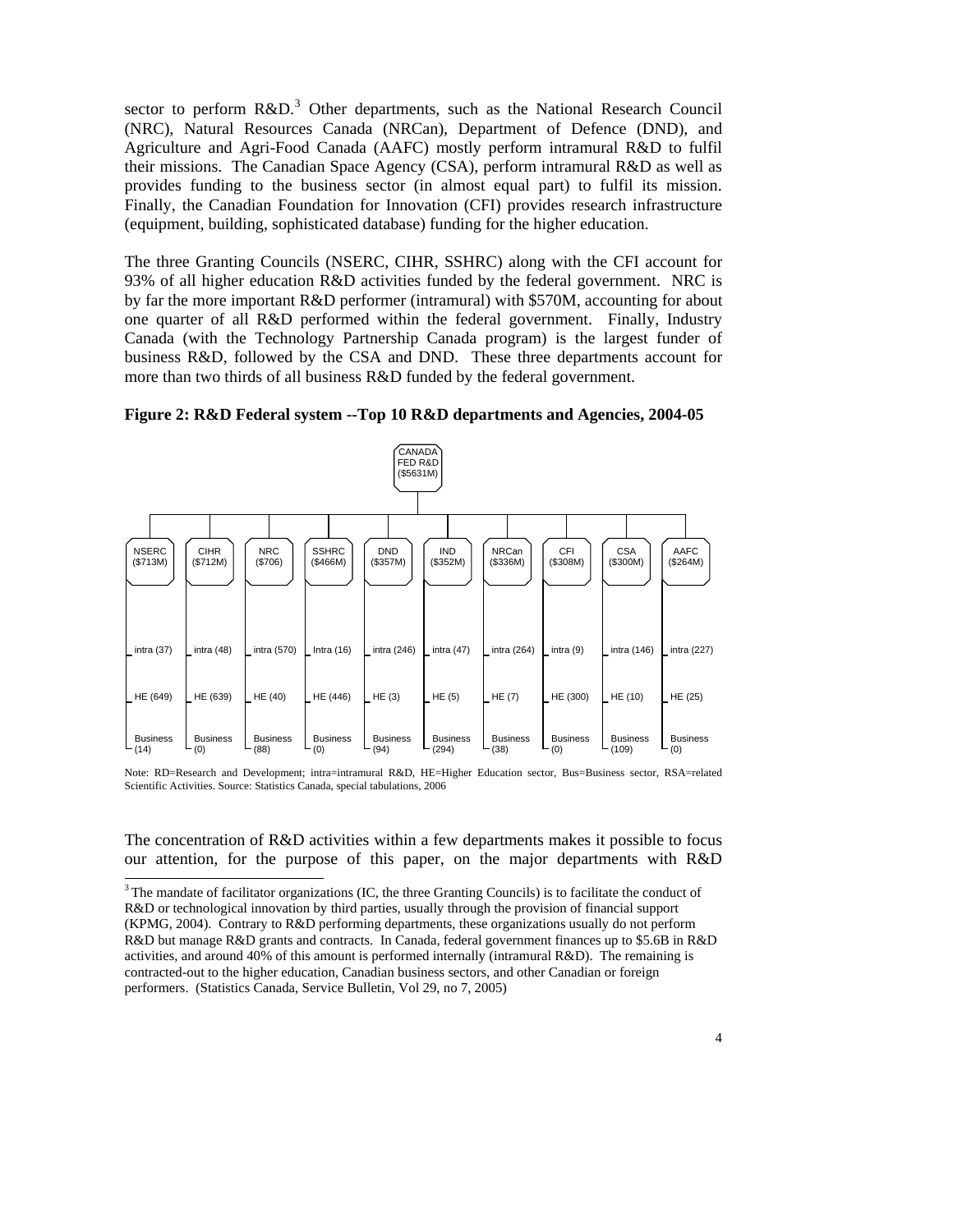<span id="page-4-0"></span>activities. The three granting councils, NRC, NRCan, National Defence, Industry Canada, Canadian Space Agency (CSA) and Agriculture and Agri-Food Canada (AAFC) are all analyzed<sup>[4](#page-4-0)</sup>. Note that intramural R&D activities are dispersed around several departments, but unfortunately these expenditures are very difficult to assess because R&D activities are often incorporated into larger programs that are not exclusively R&Drelated.

### Socio-economic objectives

The classification of S&T activities by socio-economic objectives provides useful information related to the intent of the investment. This classification allows departments to break down their R&D activities according to the purpose for which the expenditure is intended (OECD, Frascati Manual, 2002). Categories include, among others: public heath; defence; infrastructure; pollution, protection and conservation of the environment, industrial production and technology, and non-oriented research. The three largest categories of Federal R&D are: public health (22% of all federal R&D), industrial production and technology (18%), and non-oriented research (11%) (see Table 1).

| Socio-economic objective                    | \$M\$   | $\frac{6}{6}$ of total) |
|---------------------------------------------|---------|-------------------------|
| Public Health                               | \$1,155 | 22%                     |
| <b>Industrial Production and Technology</b> | \$967   | 18%                     |
| Non-oriented research                       | \$582   | 11%                     |
| Energy                                      | \$455   | 8%                      |
| Agriculture                                 | \$361   | 7%                      |
| Environment                                 | \$349   | 7%                      |
| Space                                       | \$318   | 6%                      |
| Defence                                     | \$273   | 5%                      |
| Social structure and relationship           | \$230   | 4%                      |
| Infrastructure                              | \$207   | 4%                      |
| Others                                      | \$458   | 9%                      |
| Total for all socio-economic objectives*    | \$5,355 | 100%                    |

**Table 1 Federal R&D expenditure by socio-economic objective, 2003-04** 

\* indirect cost are excluded

The socio-economic objectives of R&D investments are also available by department. Of all departments funding or performing R&D, around 60% classify all their R&D expenditures in one socio-economic category. For instance, four out of the ten larger R&D departments devote all their R&D activities in one category. They are: AAFC in agriculture, CIHR in public health, CSA in space, and DND in defence. While it is understandable that some departments would have only one socio-economic purpose, the range of programs run by departments shows that they also fulfill several roles.

### Commercialization data

<sup>&</sup>lt;sup>4</sup> CFI, in providing infrastructure funding for the higher education, will be mainly analyzed through the Granting Councils.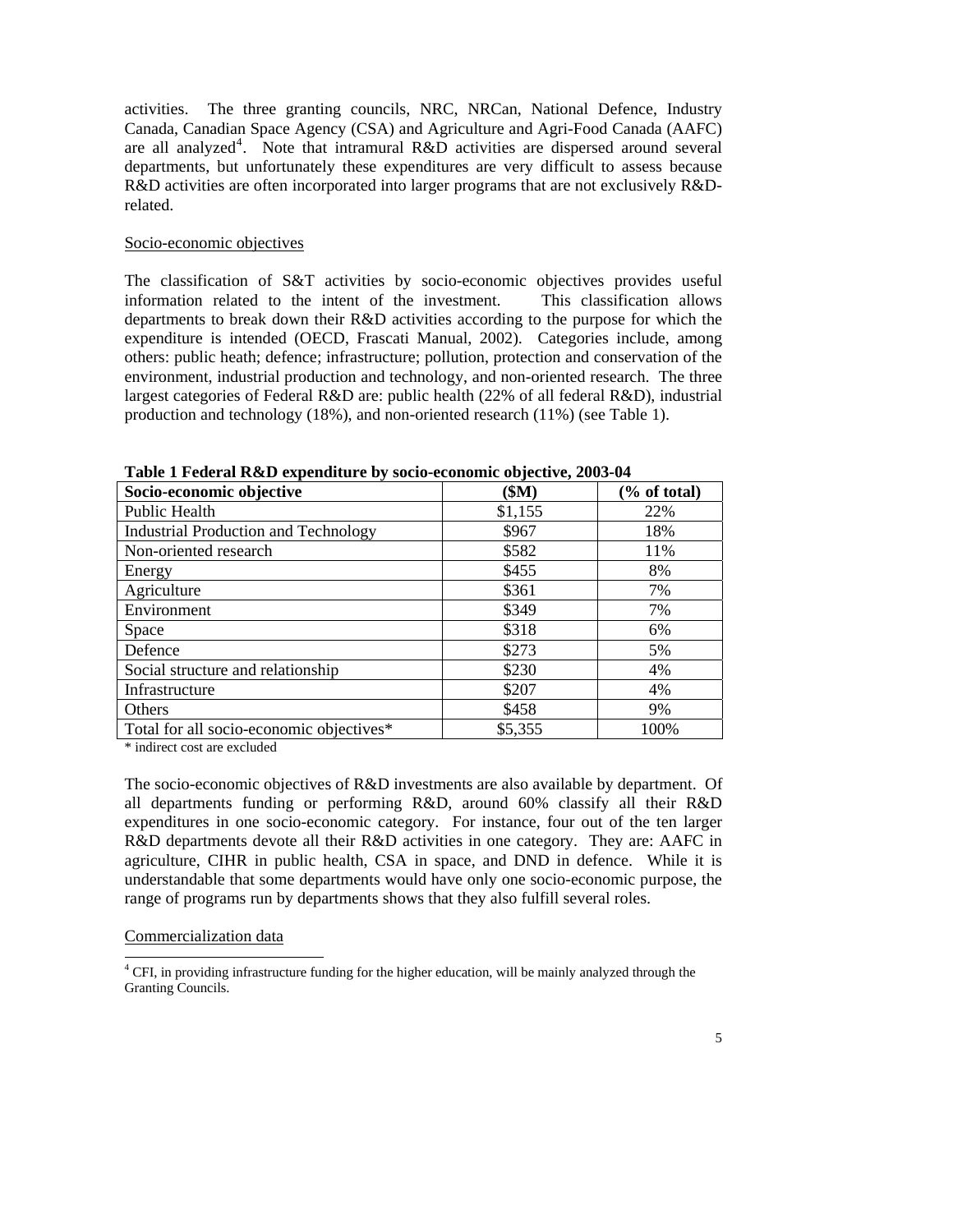<span id="page-5-0"></span>Most R&D data focus on the input side (expenditures and personnel), with two notable exceptions, commercialization and bibliometric variables. Regarding commercialization variables, data on patents (new applications, those issued and held), licences (new and active), royalties, invention disclosures, and spin-offs have been collected and published since 1998. As shown in Table 3, only few departments have acquired patents and licences, received royalties, and created spin-offs.

Comparison of departments is not easy as some focus more on research side (such as NRC, Environment Canada) while activities of other departments are more on the development and technical applications side (IC-CRC, DND-DRDC), and therefore, the latter are more likely to receive IP revenue. Therefore, dividing these measures by R&D expenditures would not give an accurate picture of the real productivity of these departments.

| Department      | Patents held | Active licences | Royalties | Spin-offs |
|-----------------|--------------|-----------------|-----------|-----------|
|                 | (n)          | (n)             | (.000\$)  | (n)       |
|                 |              |                 |           |           |
| AAFC*           | 164          | 355             | \$3,573   | 11        |
| <b>IC-CRC</b>   | 225          | 298             | \$1,409   | 7         |
| <b>CSA</b>      | 30           | 58              | \$49      | 0         |
| F&O             | 18           | 13              | \$580     | $\Omega$  |
| <b>DND-DRDC</b> | 222          | 80              | \$1,065   | 0         |
| EC              | 35           | 47              | \$748     | 5         |
| HC              | 10           | 12              | \$55      |           |
| <b>NRC</b>      | 603          | 304             | \$7,300   | 64        |
| <b>NRCan</b>    | 153          | 236             | \$730     | 3         |
|                 |              |                 |           |           |
| <b>TOTAL</b>    | 1,460        | 1,403           | \$15,809  | 95        |

**Table 3- Commercialization Measures from Federal Departments, 2002-2003** 

\*: Canadian Food Inspection Agency is included in AAFC total.

l

Source: Statistics Canada, Federal Science Expenditures and Personnel, IP Management Annex, various years

Public monies account for a large part of the financing of higher education R&D. In Canada for 2003, the Federal Government provide direct funding of more than \$2B, and provincial government for around \$1B. Adding this direct support of governments to the indirect funding through the General University Fund (estimated at more than \$1.6B), around 60% of Higher Education R&D is financed by governments.<sup>[5](#page-5-0)</sup> It is therefore not surprising that commercialization results from that sector are also of interest to governments.

<sup>&</sup>lt;sup>5</sup> General University Fund (GUF) are the funds which higher education establishments allocate to R&D from the general grant they receive from the Ministry of Education or the corresponding provincial or local authorities in support of their overall research and teaching activities. (OECD, Science and Technology Scoreboard, 2001)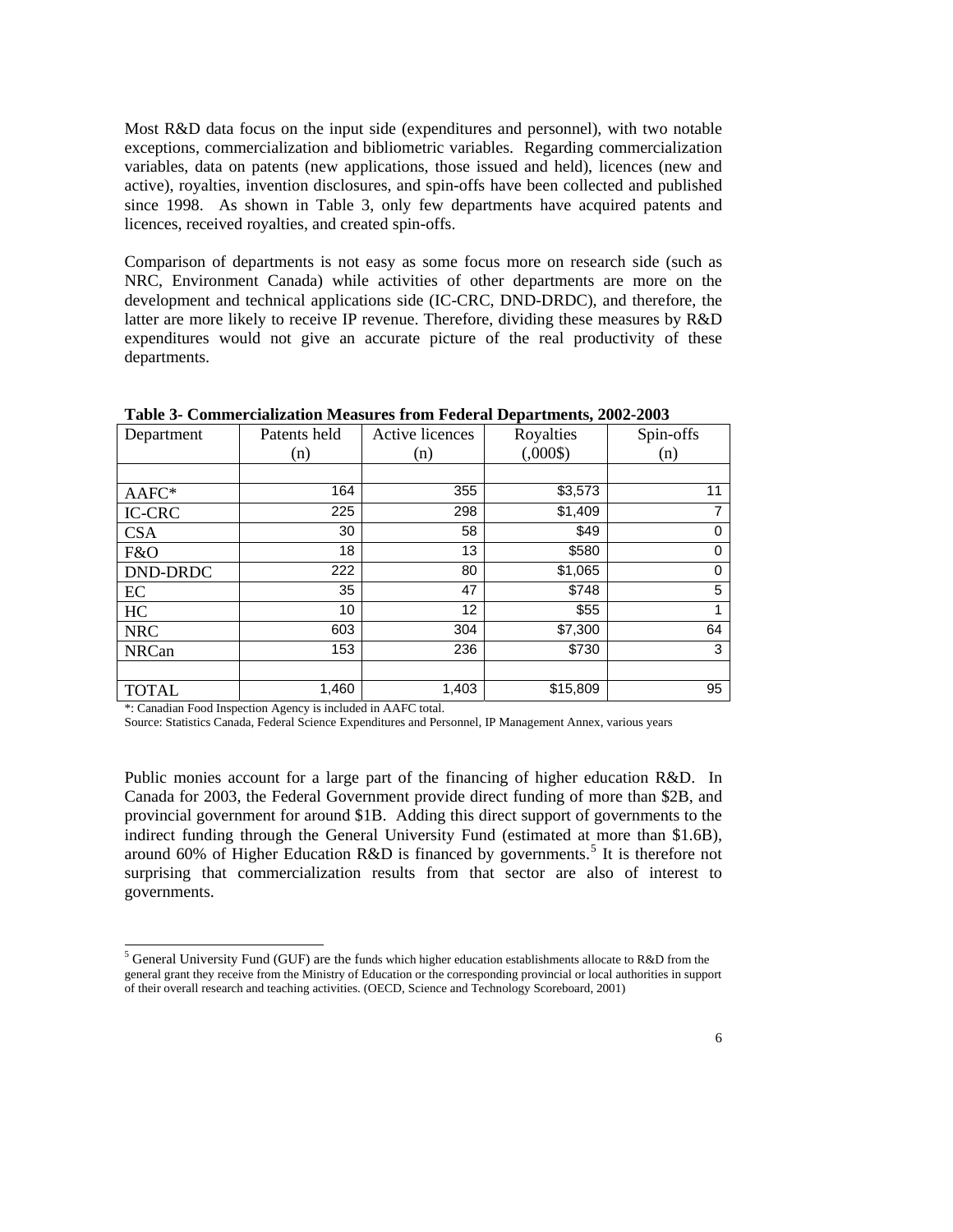<span id="page-6-0"></span>Detailed information on commercialization activities of universities and research hospital are available at the aggregate level (Table 4). These data are not disaggregated by universities, but can be obtained using other sources such as from the Association of Universities Technology Managers  $(AUTM)^6$  $(AUTM)^6$ .

| <b>Indicator</b>                                                    | 2003 value |
|---------------------------------------------------------------------|------------|
| Invention disclosures                                               | 1,133      |
| Inventions protected/patented                                       | 527        |
| Inventions rejected                                                 | 256        |
| Patent applications                                                 | 1,252      |
| Patents issued                                                      | 347        |
| Patents held                                                        | 3,047      |
| New licenses and options                                            | 422        |
| Total active licenses and options                                   | 1,756      |
| Income from IP commercialisation (\$thousand)                       | \$55,525   |
| IP income distributed to inventors and co-inventors (\$thousand)    | \$19,418   |
| IP income distributed to the institution or to administrative units | \$22,121   |
| within (\$thousand)                                                 |            |
| Spin-off companies created to date                                  | 876        |
| Start-ups that were provided space at the institution               | 74         |

**Table 4 Commercialization measures of universities and research hospitals, 2003**

Source: Statistics Canada, 2006, 2004 Survey of Intellectual Property Commercialization in the Higher Education Sector Preliminary release No. 1 (January 27, 2006)

### Bibliometric indicators

 $\overline{a}$ 

The second set of indicators widely used to assess research result is bibliometrics (publications, citations and impact factors). A publication in a referee journal is seen as a valuable output as it signals not only the work done by the researcher(s) (useful for administrative purposes), but it also gives an idea of the quality as only papers with value added for the field and uses sound methodology would be retained in referee journals.

**Table 5 Share of scientific publications for selected sectors in Canada, and World-wide, 1993, 1999, 2004** 

|                           | 1993   | 1999   | 2004   |
|---------------------------|--------|--------|--------|
| Within Canada             |        |        |        |
| <b>Federal Government</b> | 12.5%  | 11.2%  | 11.4%  |
| University                | 82.0%  | 84.1%  | 84.3%  |
| <b>Others</b>             | 5.5%   | 4.7%   | 4.3%   |
| Canada total              | 100.0% | 100.0% | 100.0% |
|                           |        |        |        |
| World-wide                |        |        |        |
| <b>Federal Government</b> | 0.6%   | 0.5%   | 0.5%   |
| University                | 4.1%   | 3.8%   | 3.8%   |

<sup>&</sup>lt;sup>6</sup> Note that information from the AUTM covers only selected universities and research hospital. For more information on the survey and the data, go to http://www.autm.net/surveys/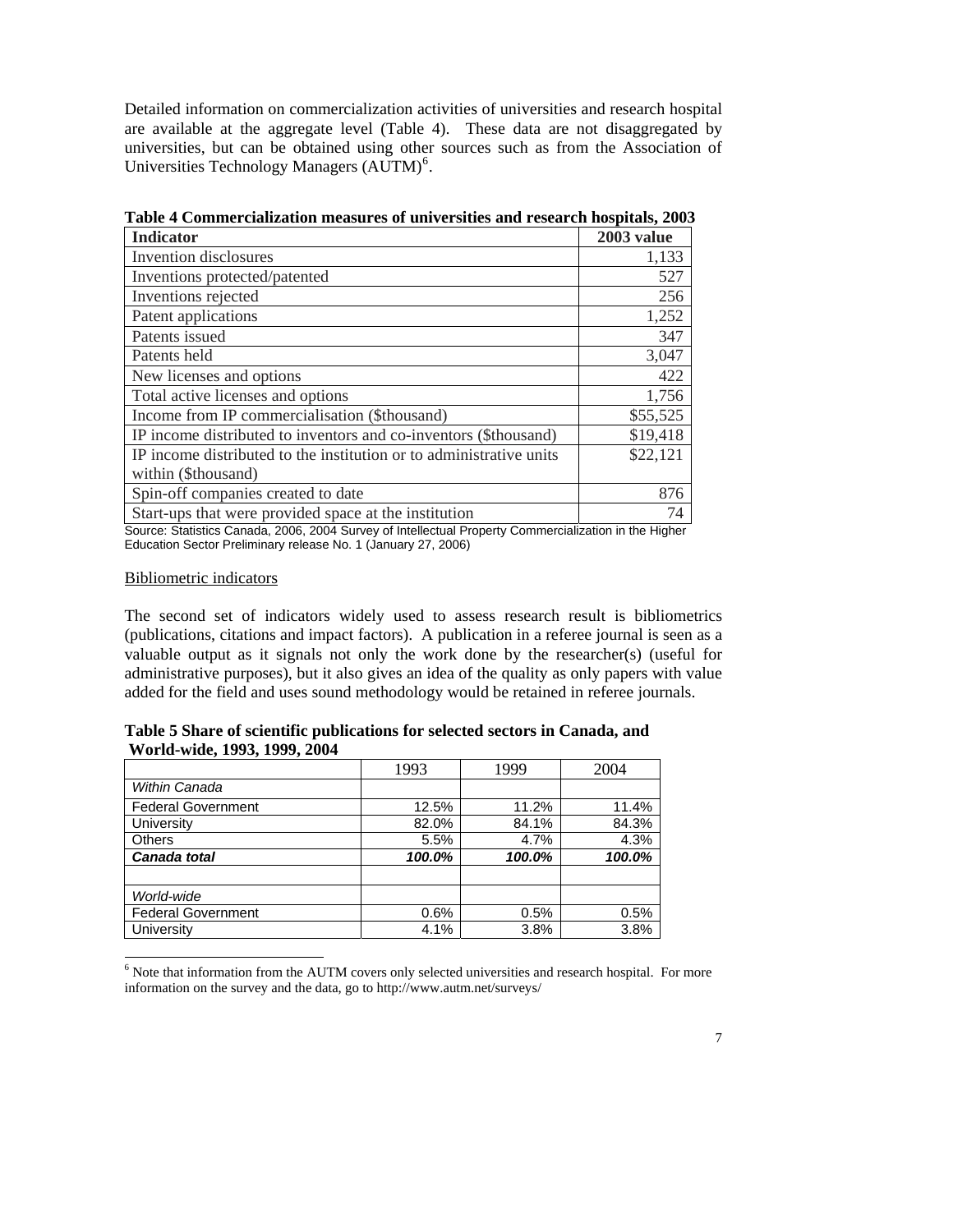<span id="page-7-0"></span>

| Canada total                                                                         | 5.0% | 5% | 1.5% |
|--------------------------------------------------------------------------------------|------|----|------|
| Source: Observatoire des Sciences et des Technologies, special tabulations.<br>2006. |      |    |      |

While publications could, by itself, be used as a proxy for quality, better benchmarks to assess the quality of publications are citations and impact factors. Indeed, while a publication can be considered an output of research (direct result of the research), citation is considered an outcome because it is an indication that the publication is used by others to advance the knowledge-base of a particular scientific field. Some departments (e.g. NSERC and Environment Canada) have contracted recently consultant firms specializing in bibliometrics to assess the number of publications as well as their impact (citation and impact factor) of research financed by their department.

Publications and commercialization measures are certainly important indicators of results from R&D investments, but they do not cover all government activities. Government performs intramural R&D or facilitates R&D (by financing basic research through Granting Councils) for several purposes that cannot be captured by these indicators. For instance, the use of research findings in policies, guidelines, and regulations cannot be captured by bibliometrics (citations in public policies or regulations are not taken into account in usual bibliometrics) or by commercialization measures. Another aspect of government activities that cannot be captured by these indicators is to take an emerging field with no or few technological applications and develop that field to the extent where technical and commercial applications are now possible and allows commercial firms to tap into that knowledge.

# Administrative data

The federal government plays several roles in R&D, but most available data are on the input side with few exceptions on the output side. Therefore, looking at administrative data (e.g. departmental reports, direct interviews with program managers, program evaluations, etc) might be a good complementary source to collecting information on roles other than the commercialization role of the government in R&D activities and on the longer-term impact of these investments.

A promising approach is to use the new accounting structure developed by the federal government since 2004-2005. This new system, Management Resources and Results Structure (MRRS), is an "integrated modern expenditure system and represents a new approach to the collection, management and reporting of financial and non-financial information" (Industry Canada 2005).<sup>[7](#page-7-0)</sup> A key component of the MRRS is the Program Activities Architecture (PAA). The PAA links all departmental activities (by level: subsub-program activities, sub-program activities) to departmental strategic outcomes. More importantly for this paper, this system tries to link each activity with their expected results and results indicators.<sup>[8](#page-8-0)</sup>

<sup>&</sup>lt;sup>7</sup> For more details on the MRRS, go to the Treasury Board of Canada Secretariat website [http://www.tbs](http://www.tbs-sct.gc.ca/pubs_pol/dcgpubs/mrrsp-psgrr/siglist_e.asp)[sct.gc.ca/pubs\\_pol/dcgpubs/mrrsp-psgrr/siglist\\_e.asp](http://www.tbs-sct.gc.ca/pubs_pol/dcgpubs/mrrsp-psgrr/siglist_e.asp)

<sup>&</sup>lt;sup>8</sup> Two caveats regarding the MRRS must be identified: first, all activities must be reported—not only R&D. This might be a problem for departments involved in other than R&D activities such as Industry Canada, NRCan, Environment Canada, where it is difficult to identify and isolate R&D activities from the other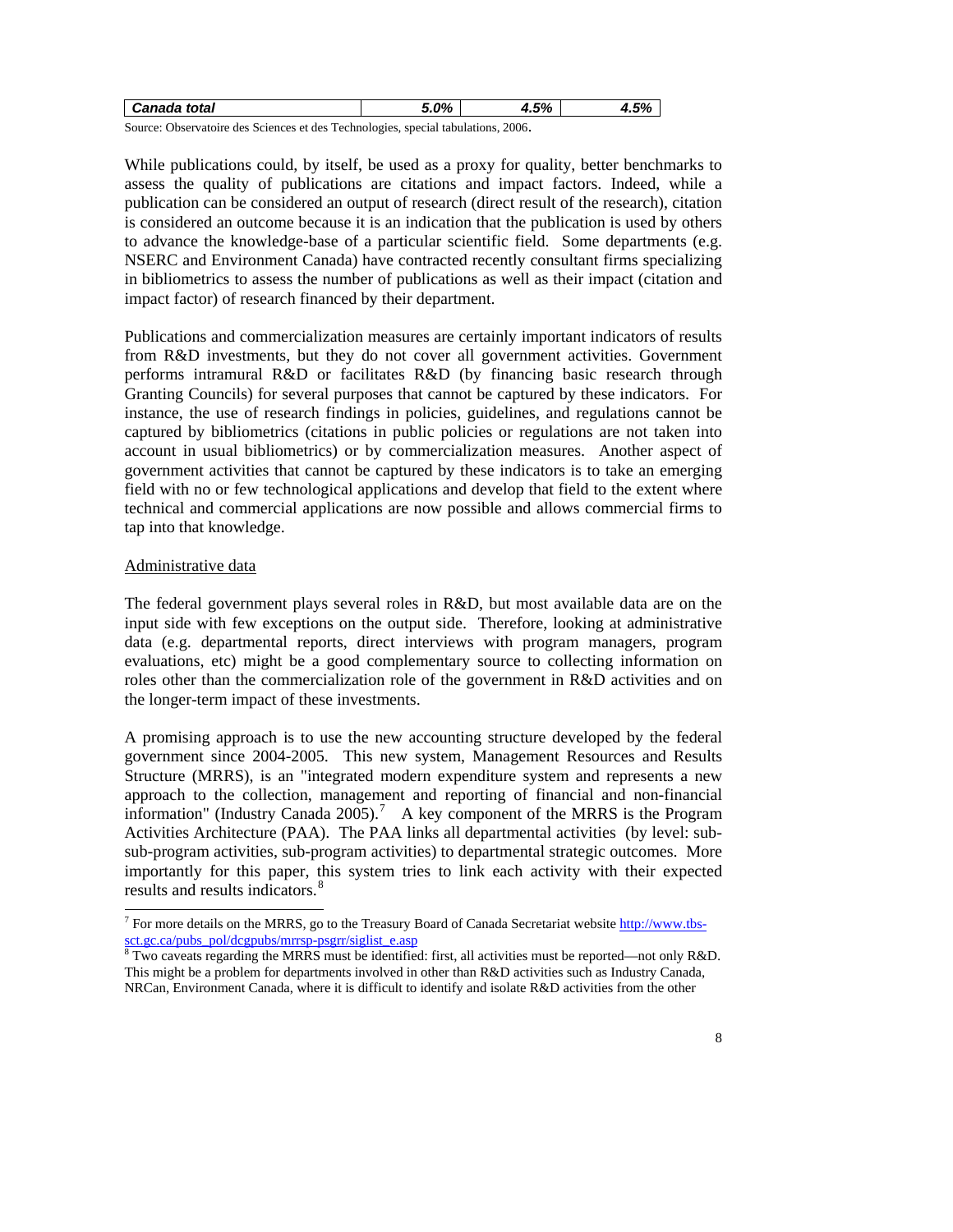<span id="page-8-0"></span>NSERC is a good example of what we can get from this new way of reporting departmental activities and results (see Box 1). Almost the whole NSERC budget is devoted to science and technology (S&T) activities (S&T planned expenditures of \$814M over a total planned budget of \$850M for 2004-05), which makes it easier to extract relevant information from their reports than other departments that are not entirely dedicated to S&T. The PAA is structured in a way to link each activity (from sub-subprogram activities to sub-program activities to program activities) to a general goal stated as a strategic outcome. $9$  For each activity, financial information is provided and it is therefore possible to gather the place and importance of each of the activities. (See annex B for the overall NSERC structure as well as the structure of the other departments.)

Input, output, and outcomes measures linked to R&D programs can be extracted from the MRRS. While some indicators are needed to assure that public monies is well administrated and well spent, other indicators assess what is achieved with that money. Results from research can take several forms, from outputs (direct results of the research –e.g. publications, patents, training of HPQ) to outcomes (consequences of the outputs – e.g. policies or regulations that originate from publications) and impacts (change in behaviour –e.g. higher ethics, decrease of chronic illness in population).

| <b>Activities</b>                                                 | (\$M) | Selected results indicators                                                                                                  |  |
|-------------------------------------------------------------------|-------|------------------------------------------------------------------------------------------------------------------------------|--|
| S.O Highly skilled Science and Engineering professional in Canada |       |                                                                                                                              |  |
| 1.0 People                                                        | 280   |                                                                                                                              |  |
| 1.1 Promoting S&E                                                 | 4     |                                                                                                                              |  |
| 1.2 Supporting Students and Fellows                               | 124   |                                                                                                                              |  |
| 1.2.1 Undergraduate Student Res.                                  | 19    | # students gaining research experience/job training; average<br>salary of recipients/ completion rate vs. general population |  |
| 1.2.2 NSERC Postgraduate School.                                  | 58    | same as $1.2.1 + #$ of masters and Ph.D motivated to pursue<br>further research/training                                     |  |
| 1.2.3 Canada Graduate Scholarship)                                | 25    | same as 1.2.1                                                                                                                |  |
| 1.2.4 Postdoctoral Fellowship                                     | 23    | same as 1.2.1 (for postdoctoral fellows) $+$ # continuing on<br>academic path                                                |  |
| 1.2.5 Industrial Research Fellowship                              |       | # Ph.D gaining research experience in industrial setting                                                                     |  |
| 1.3 Attracting And Retaining Faculty                              | 144   |                                                                                                                              |  |

**Box 1: NSERC Program Activity Architecture with selected results indicators (2005-06)** 

non-R&D activities. Second, the system is new, and some departments are struggling to identify and report result indicators. Refinement in the reporting of result indicators is expected in the next years, as departments will gain experience.

<sup>&</sup>lt;sup>9</sup> Based on their 2005-06 PRR, strategic outcomes of NSERC would be reached through three program activities (Tomorrow Innovators (**People)**; Brain Gain (**Discovery)**;and Realizing the Benefits (**Innovate**)), and for each of them, a myriad of sub-program and sub-sub program activities.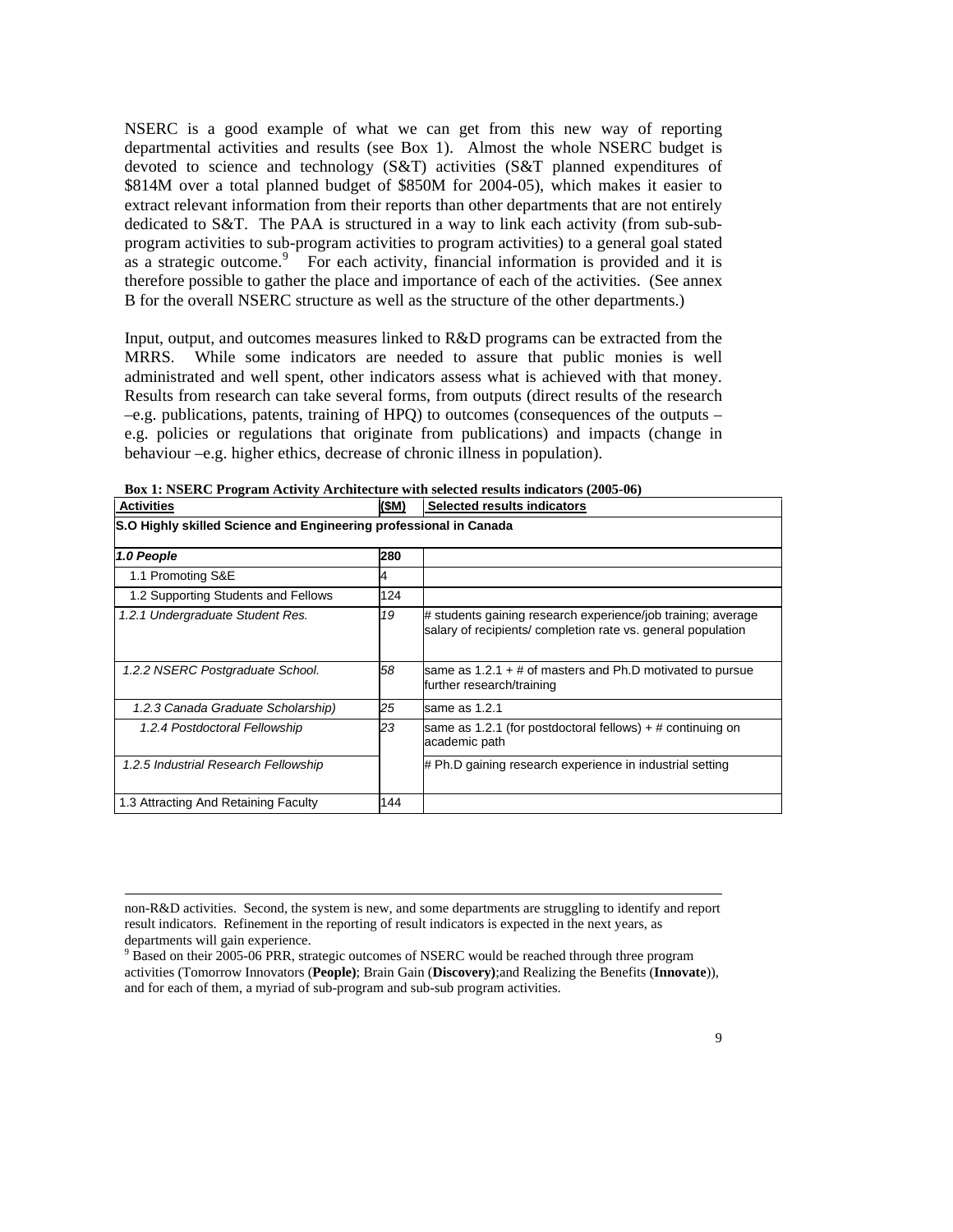<span id="page-9-0"></span>

| <b>Activities</b>                                                                       | \$M)           | Selected results indicators                                                                                                                                                                                                                                                                                                         |
|-----------------------------------------------------------------------------------------|----------------|-------------------------------------------------------------------------------------------------------------------------------------------------------------------------------------------------------------------------------------------------------------------------------------------------------------------------------------|
| 1.3.1 Canada Research Chairs                                                            | 113            | % of Chairs awarded to academics working in Cdn universities<br>vs. foreign attracted; importance of the chair to accept/keep<br>position in Canada and quality of research; # of research<br>centres created or expanded with Chair; relative research<br>productivity vs. other researchers, # of students and postdoc<br>trained |
| 1.3.2 Industrial and Other Res. Chairs                                                  | 28             | average financial funds and in-kind leveraged from partners; # of<br>publications and presentations; # of patents, IP incomes,<br>innovations; # trained in area relevant for industrial sector, # of<br>collaboration (active and new) with industry partners                                                                      |
| 1.3.3 Prizes                                                                            | $\mathfrak{p}$ | qualitative assessment of impact of award on awardees, change<br>in research funding for awardees vs. other grantees, perception<br>of awardees from community                                                                                                                                                                      |
| S.O High quality Canadian-based competitive research in Natural Science and Engineering |                |                                                                                                                                                                                                                                                                                                                                     |
| 2.0 Discovery                                                                           | 432            |                                                                                                                                                                                                                                                                                                                                     |
| 2.1 Funding Basic Research                                                              | 387            |                                                                                                                                                                                                                                                                                                                                     |
| 2.1.1 Discovery Grants                                                                  | 330            | # publications and impact factor of publications; # of patents,<br>licences, copyright, innovations; # of policies influenced or<br>created, # trained gaining research experience                                                                                                                                                  |
| .                                                                                       |                |                                                                                                                                                                                                                                                                                                                                     |
| 2.2 Funding Research in Strategic Areas                                                 | 56             |                                                                                                                                                                                                                                                                                                                                     |
| 2.2.1 Strategic Project Grants                                                          | 51             | same as 2.1.1 + 1.3.2                                                                                                                                                                                                                                                                                                               |
|                                                                                         |                |                                                                                                                                                                                                                                                                                                                                     |
| S.O Productive use of new knowledge in Natural Science and Engineering                  |                |                                                                                                                                                                                                                                                                                                                                     |
| 3.0 Innovation                                                                          | 117            |                                                                                                                                                                                                                                                                                                                                     |
| .                                                                                       |                |                                                                                                                                                                                                                                                                                                                                     |

Note: Only the Program activity "People" is extensively developed in this box, the other program activities are shown only for illustrative purposes. Source: NSERC DPR 2004-05, RPP 2005-06, and private conversation with NSERC officials.

# **Section 3 Matrix of result indicators by S&T roles and sector of performance**

This section looks at the result indicators used by federal departments and agencies to monitor their R&D investments. The information on results indicators mainly comes from administrative documents. Officers from R&D departments were asked to provide their list of result indicators, and most of them provided the section of their Management Resources and Results Structure (MRRS) with the program activities and their related results indicators.<sup>10</sup> Financial information and the actual numbers related to the Financial information and the actual numbers related to the indicators were not provided. (See Annex B for list of indicators by departments and programs)

<sup>&</sup>lt;sup>10</sup> Some departments also gave complementary documents describing their methodology to track down results, usually helped by a logic model. Note also that additional information from some departments is still arriving and therefore, matrix A and its related analysis might still change.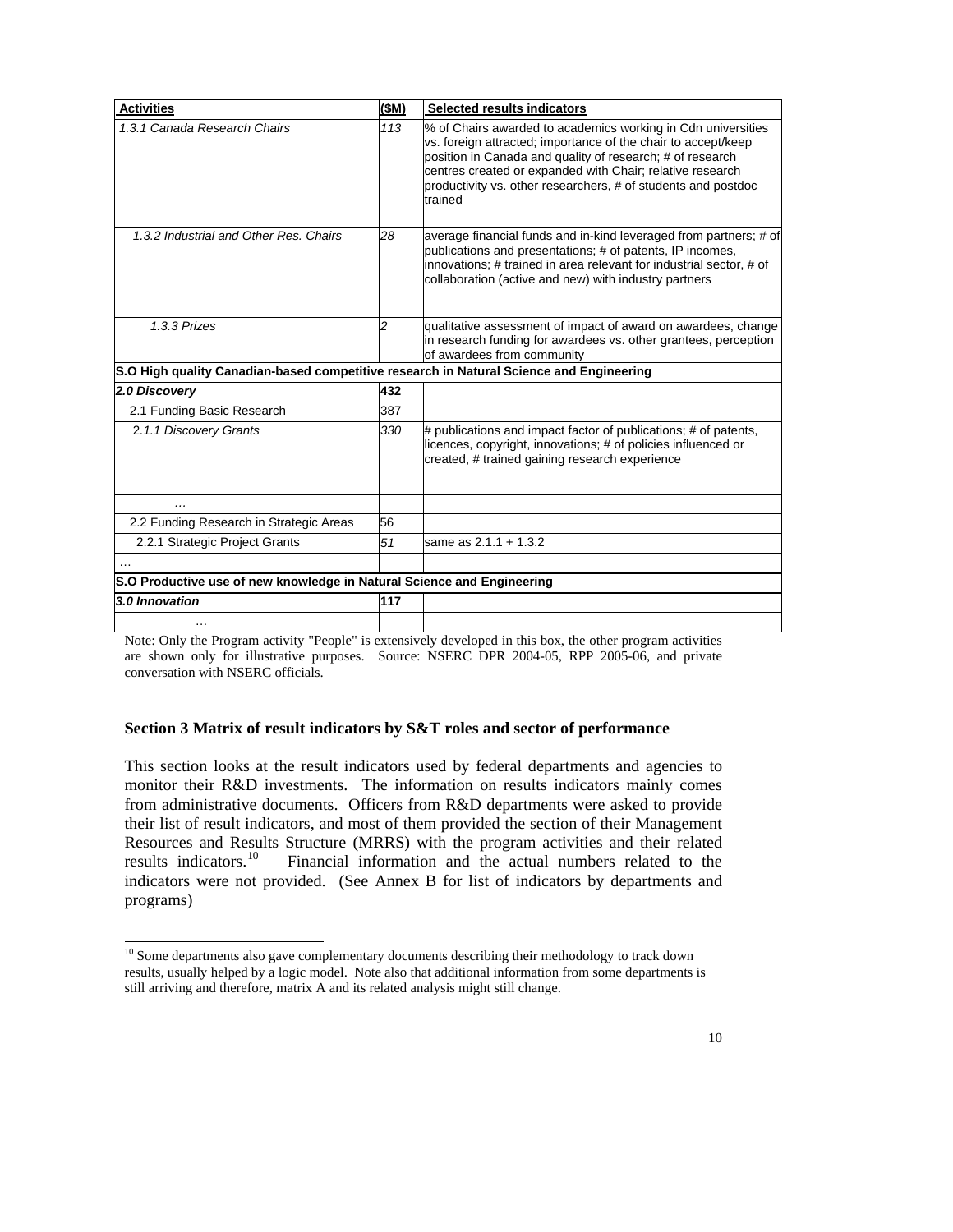<span id="page-10-0"></span>Indicators compiled are then aggregated along three different government R&D roles and by sectors of performance. The three major government roles are knowledge creation; training of HQP and researchers; and knowledge-transfer and commercialization. Increasing the pool of useful knowledge is a major roles historically devoted to governments. Government can either perform R&D internally or fund other organization to perform R&D in order to generate knowledge that will be used in the entire economy. Training of highly qualified personnel and more specifically researchers is another wellestablished role of government, and is usually fulfilled through the higher education system. Finally, assuring the transfer of knowledge (and technology) and facilitating the commercialization of such knowledge is seen nowadays as another major role (government as a bridging agent) for any government. Note that knowledge-transfer can be one way e.g. government institutions providing technical and strategic advice for technology diffusion or policy making, or two ways–e.g. collaboration and alliances between different institutions.<sup>[11](#page-10-0)</sup>

Indicators are also aggregated by three major sectors of performance. Some programs are designed for funding researchers in university, some for performing research within departments, while others are business-related support for technology development. As a result, indicators to assess the output and outcomes will vary according to the specificity of these programs (Bordt, Hamdani, Therrien 2006). The higher education and not-forprofit sectors constitute the first category, while the federal sector (intramural activities) and the business sector constitute respectively the second and third categories.

 $11$  This is a shortened version of the initial paper. In the longer version, an entire section is devoted on the different roles of government in R&D activities, and R&D programs are aggregated along the three roles and sectors of performance to illustrate the range of missions departments must fulfill. To get the longer version, please contact the author at [therrien.pierre@ic.gc.ca.](mailto:therrien.pierre@ic.gc.ca)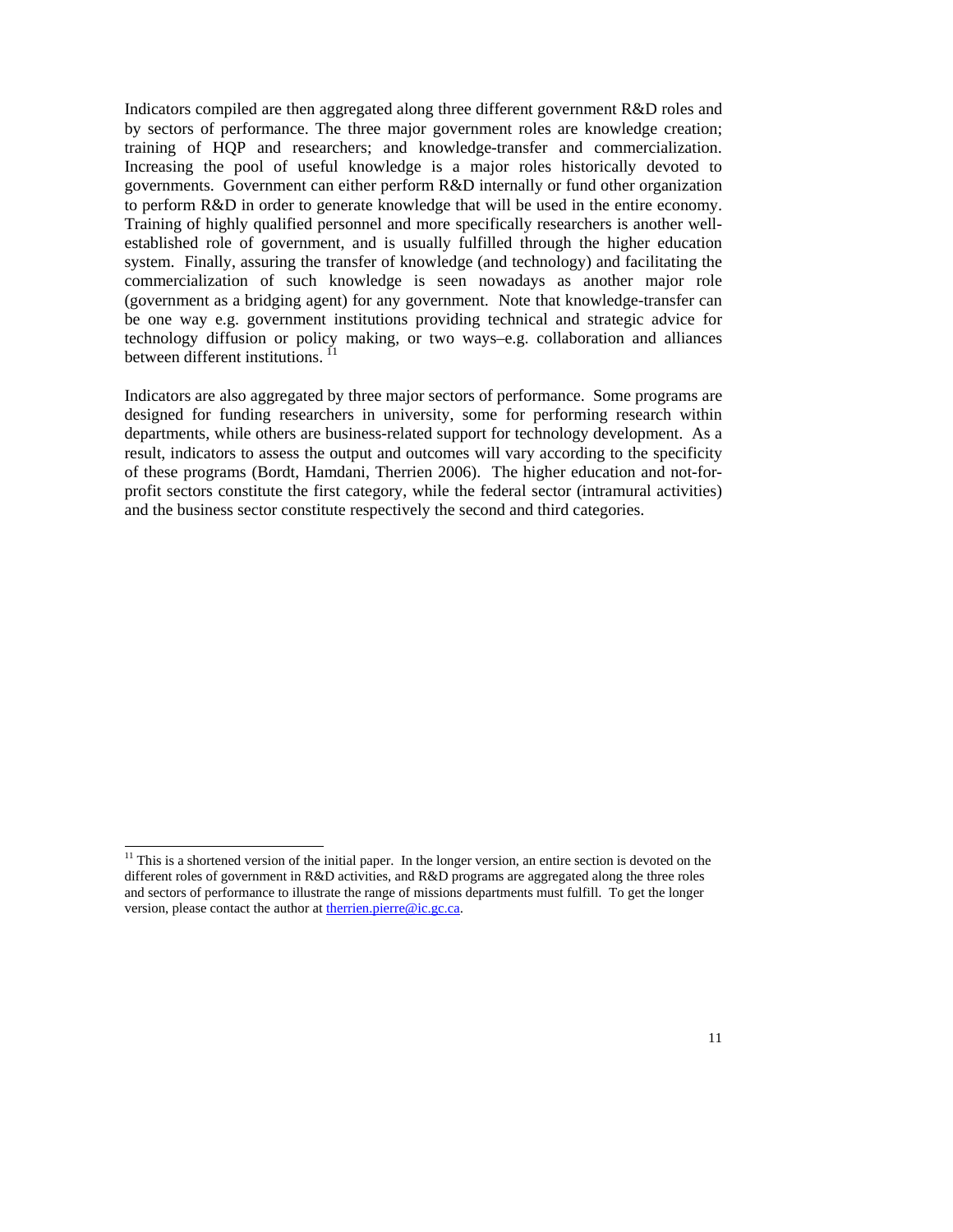|                                               | Knowledge creation                                                        | <b>HQP</b>                                               | Knowledge Transfer & Commercialization                               |
|-----------------------------------------------|---------------------------------------------------------------------------|----------------------------------------------------------|----------------------------------------------------------------------|
| Sector of                                     |                                                                           |                                                          |                                                                      |
| performance                                   |                                                                           |                                                          |                                                                      |
| <b>Higher Education</b><br>and Non for Profit | <b>OUTPUT</b><br>- Scientific publications (by scientific field)          | <b>OUTPUT</b><br>- Graduates and Fellow gaining research | <b>OUTPUT</b><br>- Nb. and value of collaborations                   |
| Organization                                  | - Patent (by technological field)                                         | experience and job training                              | (intra, inter-sectoral and international)                            |
|                                               | - Diversification of scientific fields of S&T                             | - Graduate (Ph.D and M.D.) by field                      | - Formation of Networks (national and                                |
|                                               | covered by federal R&D funding                                            | - Graduates and Fellows trained in area                  | international)                                                       |
|                                               | - Technology advancement (safer,<br>greener technology)                   | relevant for industrial sector                           | - Publications for non-scientific users<br>- Nb. of visit to website |
|                                               | - Improved measurement methodology                                        | OUTCOME/IMPACT                                           | - Media coverage from outreach activities                            |
|                                               | and tools (for risk management, etc)                                      | - HQP transfer by industrial sector                      |                                                                      |
|                                               |                                                                           | - Employment and wage of former students                 | OUTCOME/IMPACT                                                       |
|                                               | OUTCOME/IMPACT                                                            | - Productivity of awardees academics                     | - IP income                                                          |
|                                               | - Citation, Impact factor                                                 | compared to non-awardees.                                | - Patents                                                            |
| R&D performing                                | - Patents                                                                 | <b>OUTPUT</b>                                            | - New firms                                                          |
| <b>Federal Departments</b>                    | - IP income                                                               | - Training expenditures per S&T staff                    | - Training of graduates and Fellows                                  |
| and Agencies                                  | - Spin-offs and spin-ins                                                  | - Graduate student supervised                            | - Policies, guidelines, programs, research                           |
|                                               | - Change of behavior for target population                                | - HQP involved in programs                               | agenda, regulations created/modified                                 |
|                                               | - Peer-review of knowledge generated<br>- Policies, guidelines, programs, | OUTCOME/IMPACT                                           | - Fee for services<br>- Awareness and change of behaviour for        |
|                                               | regulations created/modified                                              | - Scientific presentations                               | target population                                                    |
|                                               | - Leverage impact (financial and in-kind)                                 | - Conference attended                                    | - Nb of external requests for publications                           |
|                                               | of departmental investment (share of                                      | - Positions held on Int'l Editor Boards                  |                                                                      |
|                                               | partners contribution vs. department)                                     | - Internal/external awards                               |                                                                      |
|                                               | - Perception of non-academic about                                        | - Positions held as adjunct professorship                |                                                                      |
|                                               | relevance of knowledge generated                                          | - HQP transfer by industrial sector                      |                                                                      |
|                                               |                                                                           |                                                          |                                                                      |
| <b>Private Firms</b>                          | <b>OUTCOME/IMPACT</b>                                                     | <b>OUTCOME</b>                                           | <b>OUTPUT</b>                                                        |
|                                               | - New firms/ new jobs                                                     | - Nb of graduate students trained in a given             | - Advancement of emerging technology                                 |
|                                               | - Leverage of private R&D                                                 | industry                                                 | - Technological-related advices for clients                          |
|                                               | - Technologies brought to higher                                          | - Nb of experts by industry developed through            | OUTCOME/IMPACT                                                       |
|                                               | readiness level to advance technological<br>capacity                      | the programs                                             | - Access to new technologies                                         |
|                                               | - Nb (and value) of technologies                                          |                                                          | - Economic performance (and survival                                 |
|                                               | developed; and used by industry                                           |                                                          | rate) of client vs. non-client                                       |
|                                               | - Leverage of private R&D                                                 |                                                          | - New-technology-related firms                                       |
|                                               | - New products/processes                                                  |                                                          | - Nb of firms using technology supported                             |
|                                               | - Return of Investment (ROI)                                              |                                                          | by programs.                                                         |
|                                               | - Repayment of conditional grants                                         |                                                          |                                                                      |

Matrix A. Major Result Indicators by Role of Government and Sector of Performance for Selected Federal Departments and Agencies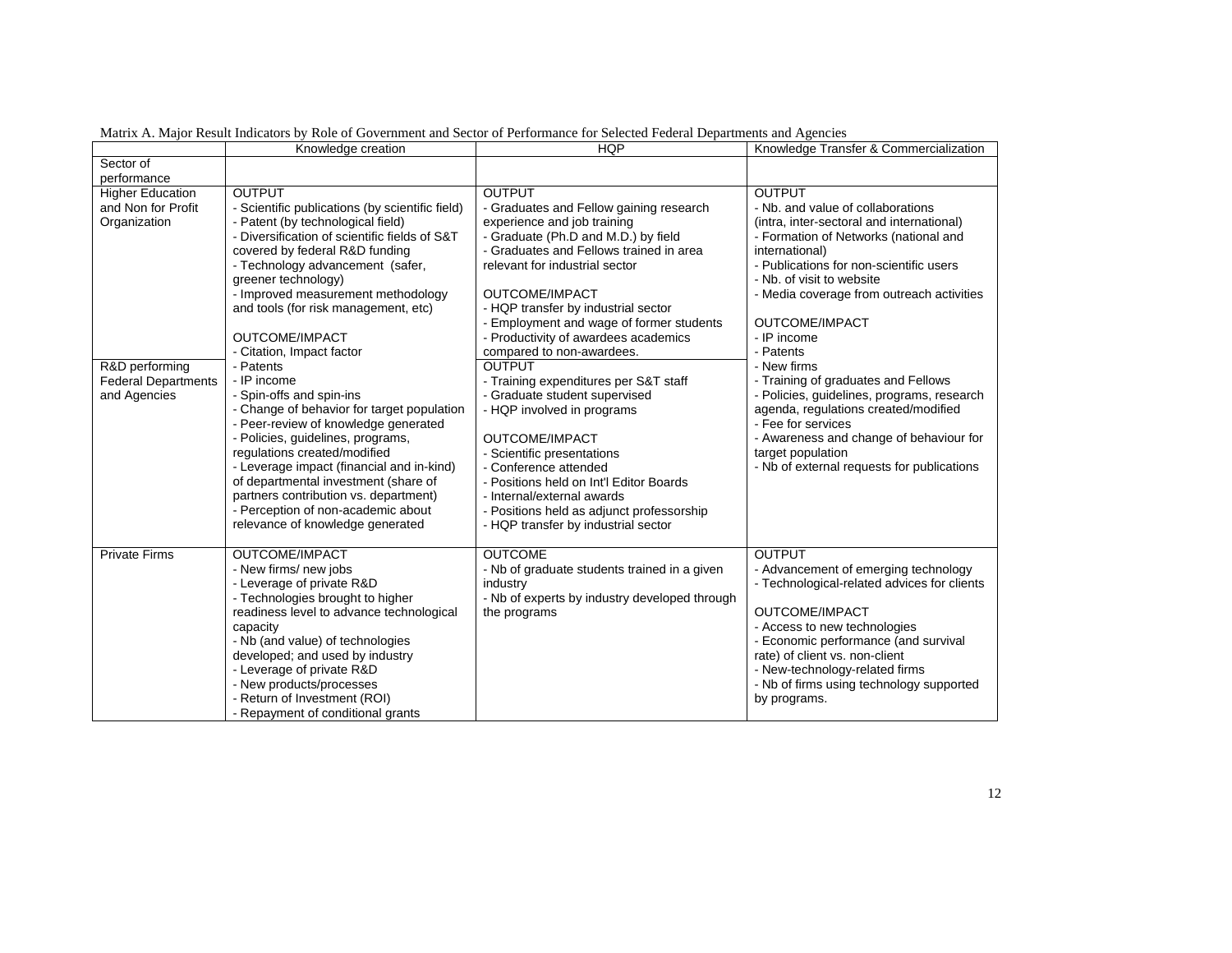#### <span id="page-12-0"></span>Knowledge-creation

 $\overline{a}$ 

Sets of indicators for the category *knowledge-creation* are very different depending on whether the program is intended for the public or the private sector. Results indicators for business support programs in this category are focused on economic and technological effects of the research on firms, and on the Canadian economy. This is in line with the usual innovation models (the old linear innovation model or even with the chain-linked model) where firms play a more important role in developing and adapting technologies than in basic research. Key results indicators for such business-related R&D programs are the number of technologies brought to a higher readiness level (more mature technology, set standard, etc), number (and value) of technology developed by these programs and used in industry, and leverage of private R&D to develop the technology further. The number of new products and processes, as well as the number of new firms and new jobs created through the programs (incubator type of programs) are other key sets of indicators of business-related programs. Finally, because these programs are usually more on the technology development or applied research side (than basic research side), methods used in the private sector (such as return on investment) for such projects could also be used, but with caution.<sup>[12](#page-12-0)</sup>

Programs intended for knowledge-generation in the public sector are generally those where the problem of attribution, "incrementality" of research, and timeframe to assess results are the most acute. To somewhat "get around" the problem, it might be best to use short-term measures such as citations as a proxy for the usefulness of research funded (by field of study and department or by programs). Longer-term measures (outcomes and impacts) include indicators that measure the variation (change) in the target population's behaviour. As already mentioned, attribution of any behaviour change for a given target population (e.g. lower mortality rate for the Canadian population) cannot be easily linked to a given research project or even with one particular field of research (and more so if it is a broad goal such as Canadian health). However, it might be possible – to a certain extent – to draw such indirect linkages if the target population is well defined (new drug increasing life expectancy for patients with a given illness; the greater use of efficient energy sources from development of novel, environmentally sustainable technology). Case studies and peer-reviews can also be used to give a qualitative view of the usefulness and relevance of the research funded and their findings. A particular kind of case study – historical trace study – traces back the influence or contribution of a particular program or technology for firm creation or new technologies. IC-CRC has performed such a study tracing back the influence of the agency in the creation of firms (see Annex B).

 $12$  Caution is required if we use the same tools for comparing the outcome of public from privately funded R&D projects. As stated in the last section, the 1996 Federal S&T Strategy explicitly stated that government R&D expenditures should focus on fields where the private sector does not operate (either due to low technology opportunity, lack of appropriability of results from their research, etc). Therefore, indicators developed for the private sector (e.g Return on investment (ROI)) are not necessarily suitable for the public sector or ROI from public sector activities cannot be directly compared to ROI from the private sector.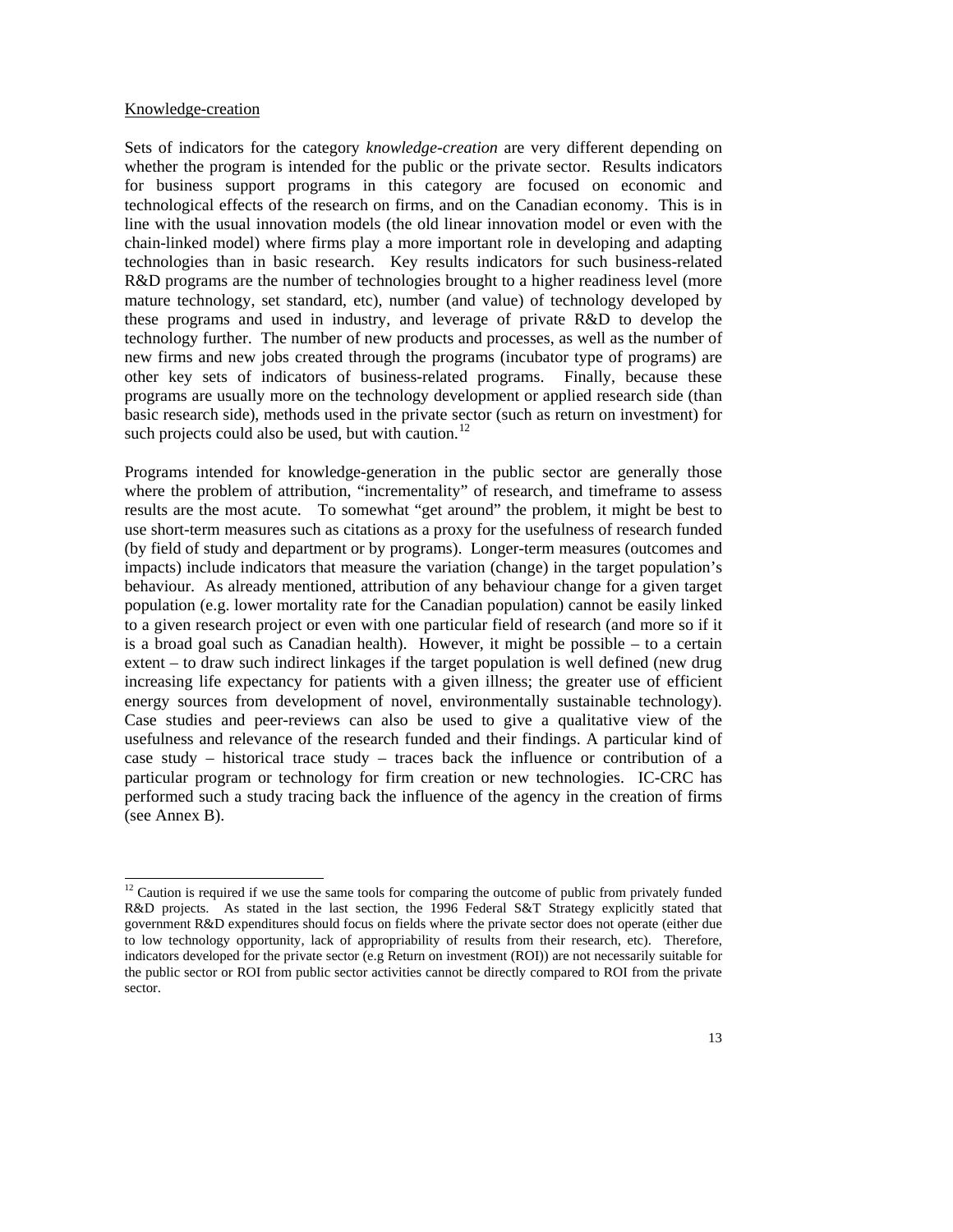<span id="page-13-0"></span>Depending on the field of research, the number of patents (and quality of patents as defined by the triadic families), spin-offs, spin-ins, and new technology applications derived by the basic research as well as policy or regulations created or modified are other important outcomes from knowledge-creation programs.<sup>[13](#page-13-0)</sup>

## Training of HQP and researchers

l

The second category of programs deals with the main objectives: to develop and nurture a pool of excellent researchers in Canadian universities and research centres, and to more generally assure that a highly skilled workforce spills over into the Canadian economy. The granting councils have several programs devoted to the training of the new cohort of researchers and HQP as well as to attract or retain already well-established researchers in Canadian universities. Result indicators used are the number of graduate students and doctorate fellows trained, or those with a specific training (for industrial purpose or for research). Outcome measures used to assess HQP training are the distribution of such trainees in industrial sectors (other than in the education sector); or the employment rate (or wage) of those who received a grant versus other graduates. Indicators regarding HQP spreading-out into the economy would be a proxy for industrial sector innovation capability, as these workers would bring disembodied knowledge from within their firms; would create links with the research base by staying in contact with their alma-mater; and would increase the capacity of firms to resolve complex issues (Salter and Martin, 2000). A comparison of productivity (research output such as publications, citations, impact factors, and patents) between researchers who received research chairs with those who did not may be used to measure the outcome of retaining/attracting these researchers in Canada.

There is usually no specific program associated with HQP in R&D performing departments (or at least the cost associated to the training and monitoring of the new cohort of researchers in public labs are not listed). However, training budgets are available for researchers working in public labs and other departments. Departments measure the results of such investment in their workforce by the average expenditure of training by S&T workers, the number of staff presentations at scientific conferences, the conferences attended, and the number of internal and external awards received by their S&T workers. Note that when relevant, some departments also use the number of supervised graduate students hosted by the department/institute as a result indicator for HQP. Finally, departments also take into account S&T workers trained in federal labs who left for universities, the private sector, or another federal department (transfer of HQP in industrial sector); and the number of S&T staff also working part-time in universities or colleges (adjunct professorships).

 $13$  Few indicators are included in more than one category in Matrix A in order to avoid duplication. However, it must be noted that in department lists (as seen in Annex B), several indicators are included in programs with different roles, which show that each program fulfills more than just one S&T role. For instance, most programs from the granting councils have a particular clause asking for the training of students and fellows.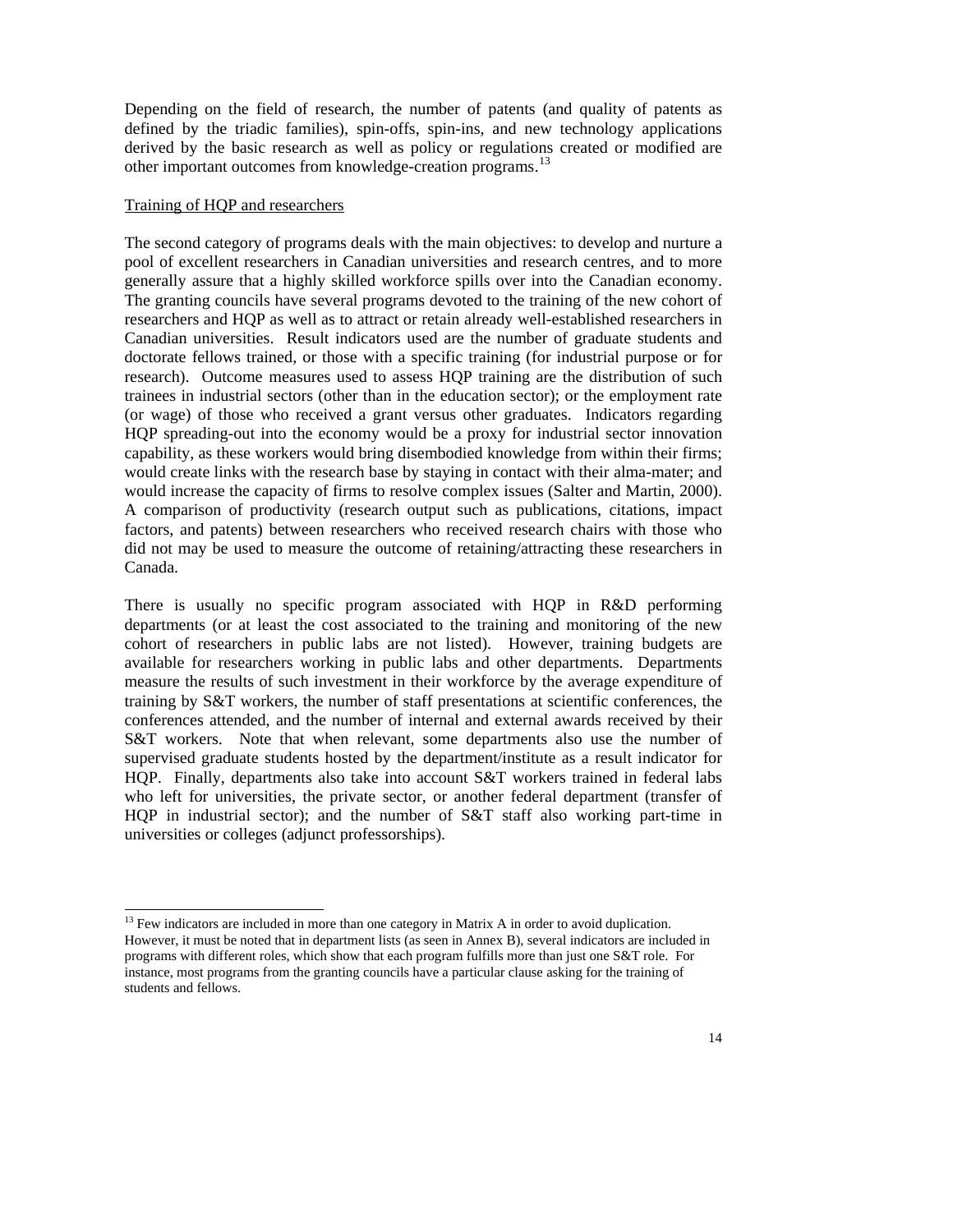As for R&D performing departments, there is no specific item for HQP training in business-support R&D programs. However, some programs use as indicators, the number of university graduates that gain experience in a specific industry, and the number of experts by industry developed through the business-related program.

### Knowledge-transfer and commercialization

The third category of programs deals with knowledge transfer and commercialization. Knowledge-transfer can come from collaborations, and research networks. Programs aimed at forging alliances and collaborations use mostly the number of collaboration projects, and the creation of research networks as their first and more direct output.

The main goal of programs facilitating collaborations (with researchers in the same scientific field, in different scientific fields of expertise, between academics and local community workers) is to develop a new kind of knowledge that would resolve or at least, allow a better understanding of complex issues. Therefore, these programs are very knowledge-creation oriented and use the same results indicators (patents, publications, citations, graduates trained, new products and processes, spin-offs) as seen before. However there is a need for new indicators that would show the value-added of collaborations (and the use of networks) to solve complex issues that would not have been solved by individual researchers. Note that SSHRC has made a first step to measure this by providing examples of value-added to research by networking, collaborating, and multi-disciplinary research as indicated in their list of result indicators.

In the same manner, some programs are aimed at knowledge-transfer between academics and local community workers. Other than usual bibliometrics variables are needed to measure the extent to which these programs work because scientific publications might not be the preferred path to disseminate the knowledge-created. The indicators used for these specific collaborations are qualitative assessments trying to measure the relevance of knowledge-transfer and the use of research results (or more generally as a change of behaviour by community and university actors).

Finally, in the case of the private sector collaborating with federal departments (such as DND-industrial research program), results indicators used are the advancement of emerging technology and their subsequent use by industry.

Knowledge-transfer can also come from programs aimed at disseminating research results to the public (to increase the public's awareness of S&T issues) or to policy makers (to create or modify policies and regulations). Indicators for the dissemination of research results to the public includes the number of persons from the targeted audiences reached (through outreach activities), media coverage, web visits to web sites, and nonscientific publications. Surveys or media coverage could also be used to assess a change in the public's science awareness. Results indicators regarding dissemination to policymakers include: the number of programs, policies, and regulations created or modified, as well as changes in research questions and political agendas.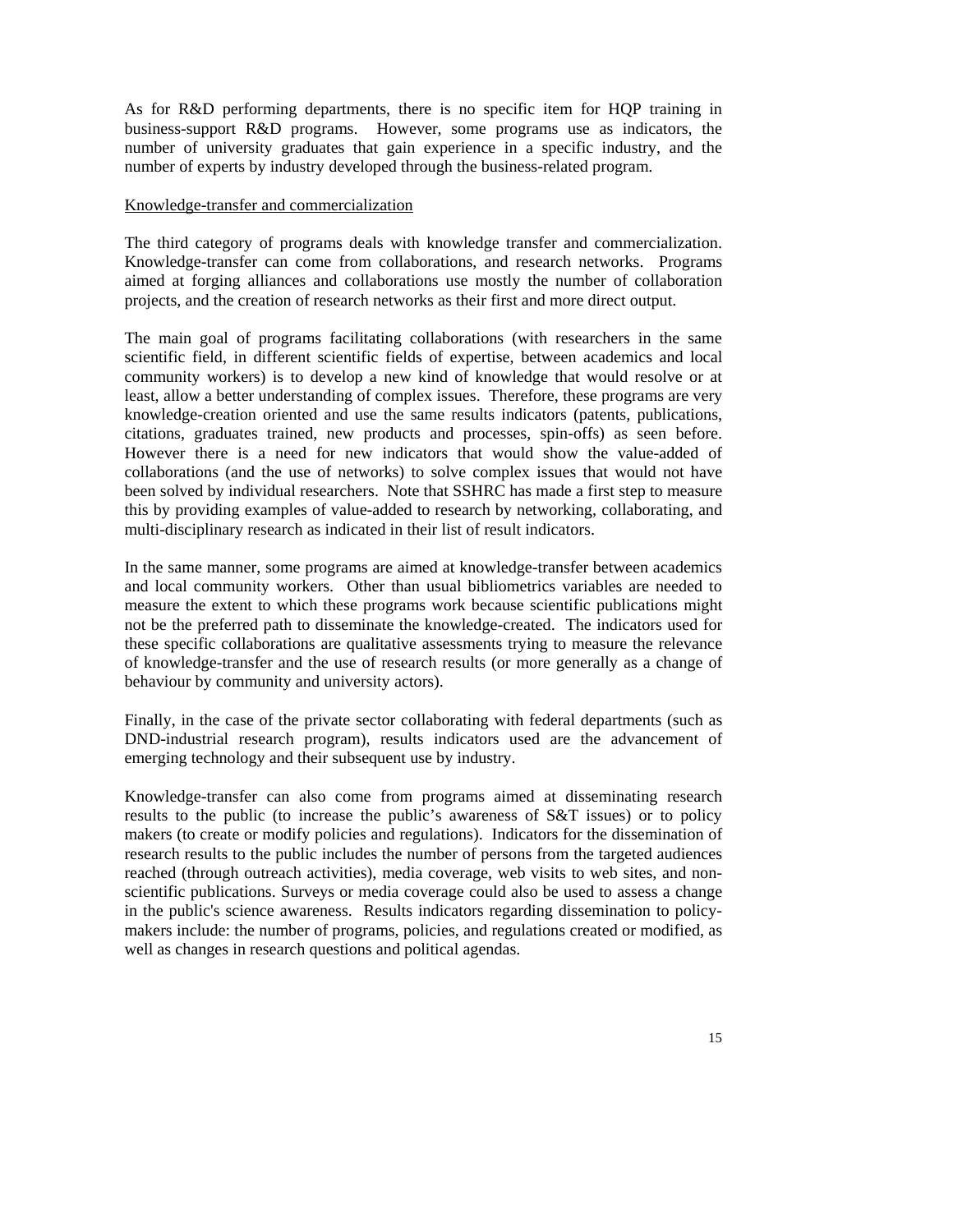<span id="page-15-0"></span>Commercialization is another form of knowledge-transfer (even if only a small share of public funding of R&D is intended to be commercialized). The Granting Councils and R&D performing departments are becoming more and more involved in commercialization, and new programs have been implemented to deal with this issue. Indicators such as Intellectual Property income, royalties on licences, and patents are, of course, used by the Granting Councils as well as by R&D performing departments. Other indicators used by R&D performing departments include the number (and value) of feefor-service clients (paying for expert advice, contract research and sales).

Knowledge-transfer in business-related support programs might take on the specific form of technology-transfer. Outcome measures would be the economic performance and survival rate of firms acquiring a particular technology (technology-based advice program such as NRC-IRAP), the number of new technology-related firms, the number of firms having access to a given technology, and measuring the innovation capacity of firms.

## **Section 4. DISCUSSION ON BEST PRACTICES (PRELIMINARY)**

In the second section of the paper, available S&T indicators in the public domain were compiled and analyzed. While detailed information on the funding of R&D and the sector of performance is widely available, we still have only scant information on the purpose of the funding. Using the OECD-Frascati Manual (2002), information on the socio-economic objectives is provided by department. This information is useful as we can compare our funding in a particular field of science with other countries or over time. With that information, it was possible to set trends and observe that, for instance, in Canada the share of funding in public health has increased significantly in the last 10 years, a trend in line with investments in most other OECD countries.

However, there is no classification of federal R&D expenditures by the different roles played by the government. For instance, there is no official data on how much the government spends on curiosity-driven knowledge generation, on research in "strategic" topics, for technology development, or for policy and regulation purposes. To fill this gap, the United Kingdom developed another indicator assessing key roles of government for public disbursement. This indicator, called "the primary purpose of research", has six categories, covering general support for research to advance the knowledge base, policy and technology support, training of graduate students, and technology transfer.<sup>[14](#page-15-0)</sup>

<sup>14</sup> The six categories are: **1) general support for research:** all basic and applied R&D which advances knowledge for its own sake; support for postgraduate research studentships (PhDs); **2) Government services**: R&D relevant to any aspect of Government service provision (defence included in this category); **3) policy support**: R&D which Government funds to inform policy and for monitoring developments of significance for the welfare of the population; **4) technology support:** applied R&D that advances technology underpinning the UK economy (excluding defence). The category includes strategic as well as applied research, and pre-competitive research; **5) technology transfer**: activities that encourage the exploitation of knowledge in a different place to its origin; and, **6) taught course awards:** includes awards for Masters degrees (with a high degree of research methods training, leading on to PhD programs). Note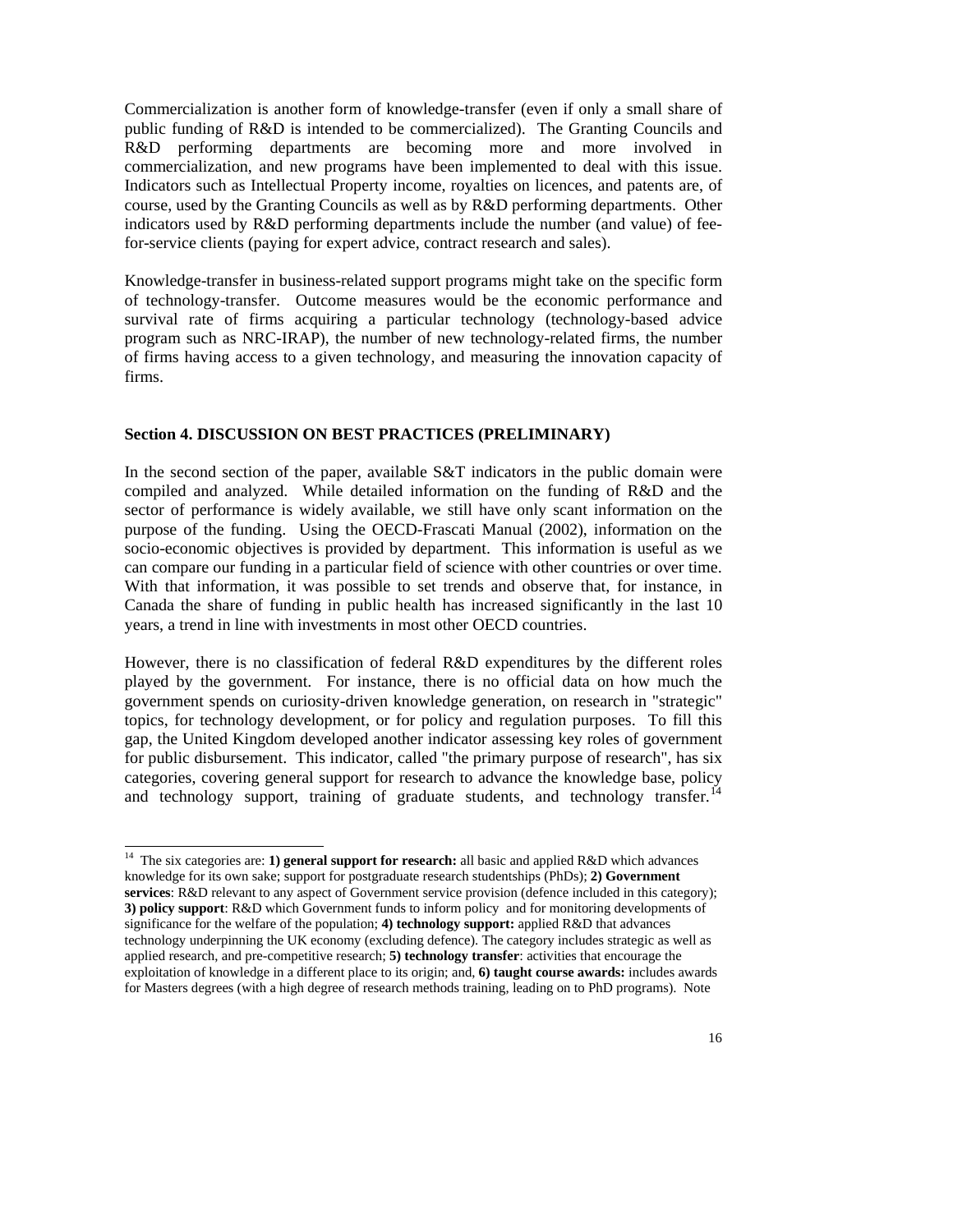<span id="page-16-0"></span>Building a comparable classification (comparable, not necessarily identical) in Canada would be a good complement to the socio-economic objectives classification already collected in Canada. Using the U.K. classification as a general framework and trying to develop more detailed categories would be better than directly replicating it. For instance, using the U.K. classification directly would not improve our understanding of the Department of National Defence, as all their R&D activities falls into government services (recall we had a similar problem with the socio-economic objectives classification where all DND R&D activity falls in the "Defence" category). These two classifications together would help policy-makers and analysts to better understand where and why we investment in R&D.<sup>[15](#page-16-0)</sup> This would be even more important given the Canadian situation with a decentralized federal S&T system, which makes the general assessment of the federal R&D funding very difficult, particularly since even a list of R&D program does not exist.

Setting an annual list or database of R&D programs run by all departments would be another improvement to the actual situation. With the right framework, such a database would help to assess federal competencies and strengths, as well as to point out imbalances and gaps in government actions. Programs listed would have information on the financing, the mission or purpose of the funding, target population of the research program (if projects within the programs are homogeneous enough to allow such a distinction), and input, output and outcome indicators. Note that even without information on result indicators, a list of R&D programs would still be highly valuable.

The database would be a refinement from the MRRS initiative as it would focus exclusively on R&D programs. As said earlier, the actual reporting methods make it almost impossible to gather reliable information on R&D investment in departments not entirely devoted to S&T. Some initiatives are already under way within departments to build their own S&T database. For instance, SSHRC is building databases regarding the outcomes of fellowships awarded, and the short-term outcomes of research; while CHIR has already put in place a framework for common performance measurements. NRCan is also working on a framework to better assess the resources devoted to S&T. These initiatives have to be taken into account in building a federal R&D program database.

A framework representing government R&D roles and the sector of performance of R&D was used (Section 3) to compile and analyze result indicators developed by the major departments involved in R&D activities. From the analysis, four general observations resulted. First, at the departmental level, methods used (logic models, case studies, historical tree of technology developed and firms created) and indicators developed seemed to be in line with international standards. Canada is not behind other countries in working to better understand the linkages between public R&D investments and results. However, Canada and many other countries continue to wrestle with a series of

finally that only the first four categories are included in the international definition of R&D. (see the UK Office of Science and Technology website for more details [http://www.ost.gov.uk](http://www.ost.gov.uk/) )

<sup>15</sup> Note that the UK still uses the socio-economic objectives indicator in addition to the primary purpose one as they both convey important and complementary information.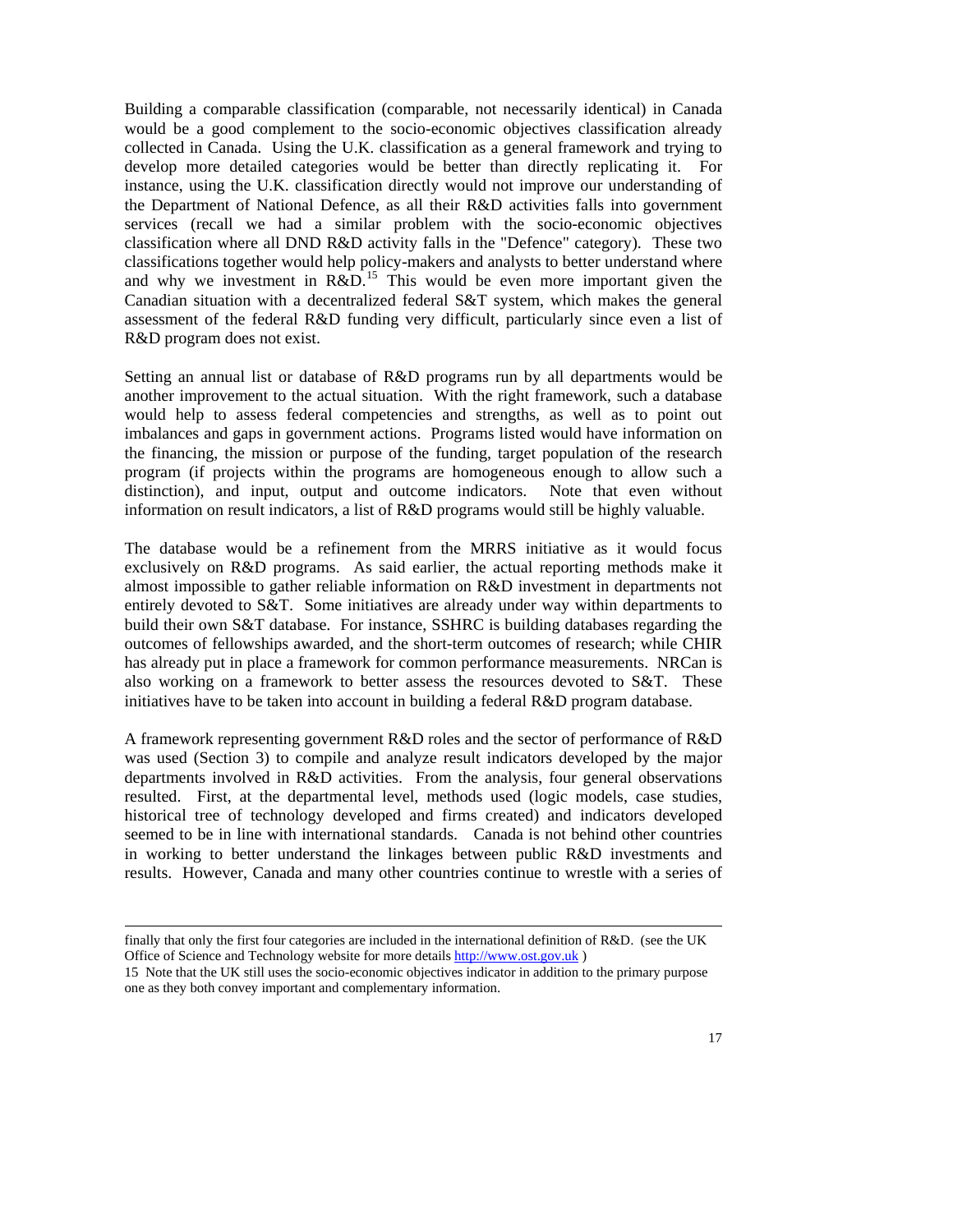fundamental analytical challenges in linking public R&D investment to result. (Currie, 2005)

Second, R&D programs aimed towards higher education tended to use similar result indicators as those intended for R&D performing departments. While it can be expected that similar types of research performed in different sectors would end-up with the same results (and therefore the same result indicators can be used), it can also be expected that different indicators would prevail in each sector due to their specialization. For instance, a program in a R&D performing sector might produce more policy advice, or leverage more private R&D investment, while programs in higher education might produce more publications or might have greater impact on behavioural changes. For now, it is impossible to know, and without this knowledge, it is harder to develop new, improved indicators or to better understand the link between one type of research program and its impacts.

Third, indicators for capturing results from collaboration need to be developed. The number of collaborations (intra, inter-sectoral or international) and formation of networks are certainly a good indication of the willingness of researchers to collaborate, but it says nothing about the results of such collaborations. In the literature (e.g. Kanninen, Lemola 2006), it is implied that the number of collaboration projects is a proxy for technologytransfer (more collaboration imply higher knowledge transfer), but with such a measure, we cannot distinguish from fruitful to time-consuming/frustrating collaboration projects. Impact of research is measured using the usual bibliometrics (joint-publications, citations, impact factor), but indicators on the value added of such collaboration should be elaborated. Multi-disciplinary networks and collaboration are built to allow the analysis of complex issues involving distinct fields of science. Indicators showing the value added of collaborative teams (over individual researchers) would be a valuable addition to any result indicators list. Finally, bibliometrics (and indicators such as network formation) cover impacts on the scientific community (e.g. citations show that the knowledge generated is used by other researchers) but indicators of impact on the nonscientific community are still needed. Indicators on target population behaviour change can be targeted to policy-makers (change in policy/programs) or to the general public (change in perception or habit of Canadian citizen). Such indicators (and more generally indicators on impact on non-scientific community or user) are already included in the federal departments list of result indicators but need to be refined.

The fourth observation deals with linkages between programs within a department, or more broadly between programs all over the federal (and provincial) government(s). Rarely is a program explicitly linked to another, and rarely are the results of one program taken into account in administrating others. There are some exceptions, such as Canada Research Chair-Infrastructure. CFI is closely linked to Canadian Research Chair program through a specific sub-program (CRC-Infrastructure). But again, having a database listing all programs launched by the federal government (even better if we add the provincial governments R&D programs) would help to gain a better overview of government R&D efforts, making it easier for policy-makers to address funding gaps.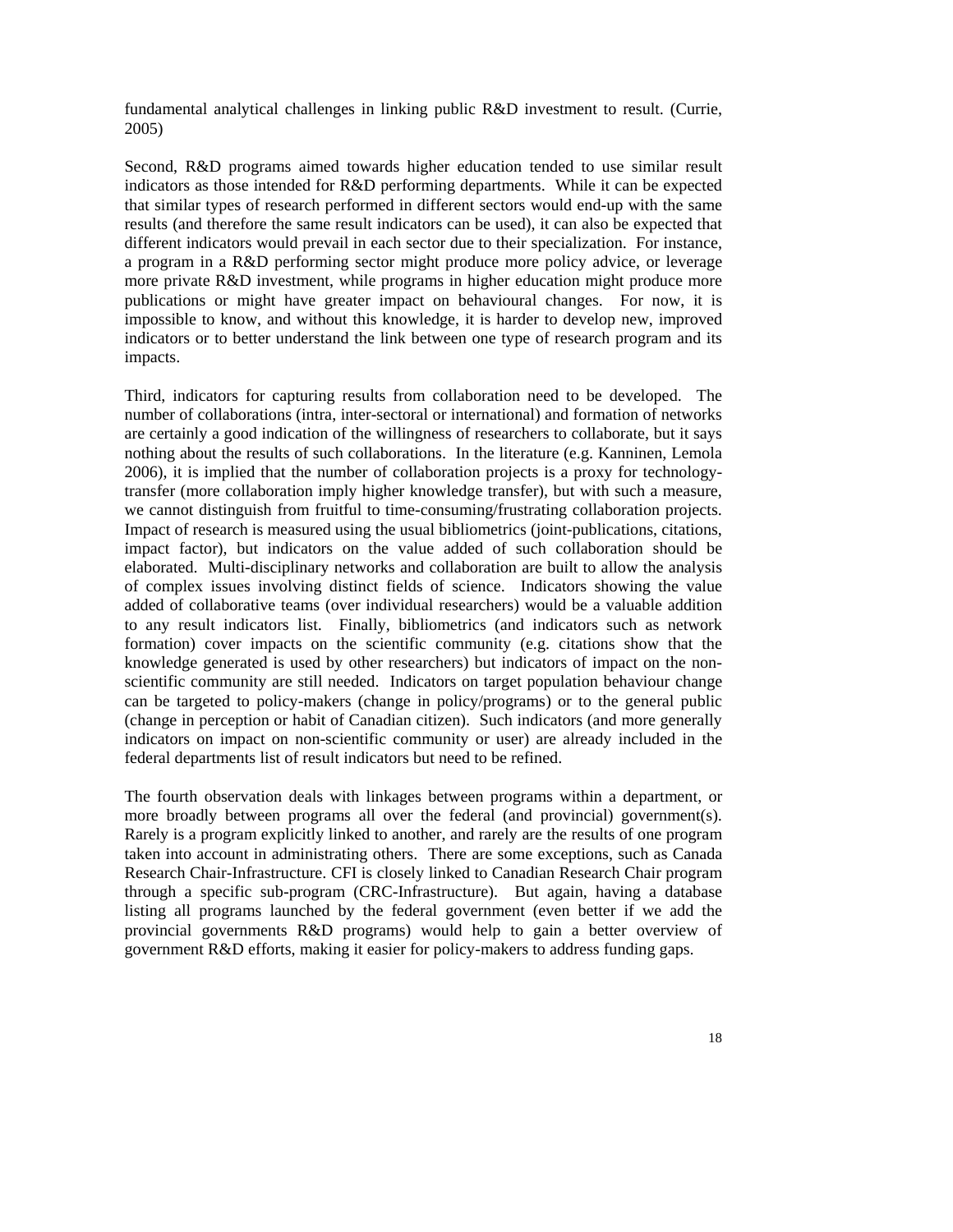The last, but not the least, advantage to building and annually updating such an R&D program database is that it might lead to a better estimation of government intramural expenditures on R&D (GOVERD). Extramural R&D is relatively easy to report as contracts are usually given to R&D performers (unless it is a in-kind collaboration) and summing-up these transactions to get the overall extramural R&D expenditures is very simple. For intramural R&D, there is no such money trail. Reporting at the program level would require that departments detail their R&D expenditures more than ever. Using a bottom-up approach (from expenditures in R&D program to get the departmental expenditures, then summing up for the entire government) would then lead to more accurate GOVERD statistics.

### Conclusion

From this paper, suggestions have been made to improve our understanding of the rationale of federal R&D activities, to better organize the available information, and finally to better measure the results from federal R&D activities.

First, it has been suggested that a new classification for the rationale of government funding (that would complement the actual one dealing with socio-economic objectives) be implemented. The U.K. classification on primary purpose was given as example to be used, and if possible, improved upon to better represent Canadian needs.

Second, useful available information at the program level (such as the funding, rationale, intended results, realized output and outcomes) are lost at the overall government level. Organizing this information through a database of R&D programs would be an important step to linking R&D programs with each other, and consider where they fit in the innovation system, as well as to help give indications of potential imbalances in government actions. The details regarding the implementation, the management, and more importantly the benefits versus the costs (in time and money) of such a database have yet to be discussed. Some departments have already started building such databases (for their respective departments) and it has to be seen if it would be possible to gain from their experience and develop a similar database on a larger scale (at the overall government level).

Third, result indicators collected by the departments seem to be in line with what is collected in other countries. However, the scarcity of good indicators means that the same indicators are used to assess different programs with different purposes. Again, having a database with all R&D programs and their related indicators would allow a better understanding of the importance and the ranking of each indicators depending on the purpose of each program. Such a database would enable answering questions such as whether or not collaboration projects end up with more citations; or whether or not mission-oriented R&D programs are more often used in policy and regulation creation.

Finally, while a better understanding of the three major issues facing R&D result (indirect effect of research, incrementality effect, timeframe to consider) is needed to link efficiently R&D activities to outcomes and general impact on society, minor but useful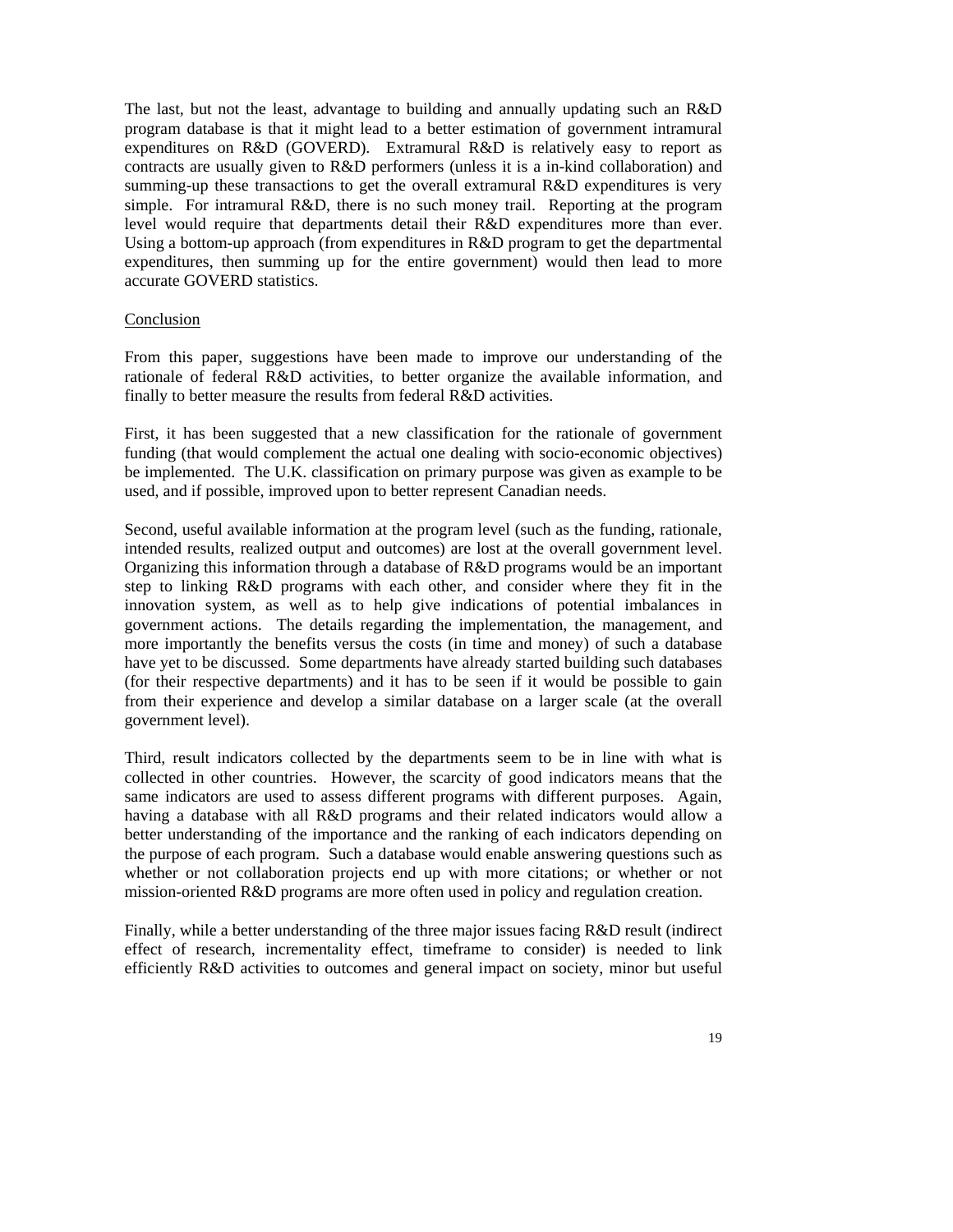initiatives could also be undertaken in the short run. Initiatives such as a new classification of government rationale for investing in R&D would help to better assess where federal government invests in R&D, while a federal database on R&D programs would help researchers gain a better sense of the utility of the indicators used and the need to develop new ones.

**Bibliography** 

Agriculture and Agri-Food Canada (2005), "*Agriculture and Agri-Food Canada 2004- 2005 Performance Report"* Ottawa.

Bordt, M, D. Hamdani and P. Therrien (2006), "*Why Conduct R&D*", Innovation Analysis Bulletin, Statistics Canada Cat. no. 88-003-XIE, Vol. 8 no. 1 (February 2006).

Bozeman, B., (2000). "*Technology transfer and public policy: a review of research and theory*", Research Policy Vol. 29, 627–655.

Currie, I, (2006*), "Towards a Better Understanding of Linkages Between Public Investments in Research and Development (R&D) and Outcomes for Canadians"*, Paper prepared for Industry Canada, mimeo.

Canadian Institutes of Health Research Council (2005), "*Canadian Institutes of Health Research Council Report on Plans and Priorities 2005-2006",* Ottawa.

Canadian Space Agency (2005), "*Canadian Space Agency– Report on Plans and Priorities 2005-06 Estimates"* Ottawa.

Dagenais, M., P. Mohnen and P. Therrien, (2004) "Les firmes canadiennes répondentelles aux incitations fiscals à la recherche-développement?" L'Actualité économique, Revue d'analyse économique, vol. 80, nos 2-3, juin-septembre 2004

Defence Research and Development Canada (2005) "*Impact-Making a Difference, Annual Report for the period ending March 31, 2005"*, Ottawa

Doern B., "Related Science Activities (RSA): The Other Half of the Federal S&T Story", A Paper prepared for Health Canada and Environment Canada, Carleton Research Unit on Innovation, Science and Environment (CRUISE). September 2004

Godin, Benoit and Christian Doré. 2005. "*Measuring the impact of science – Beyond the economic dimension"*. Réseau Innovation Network. http://www.rqsi.ulaval.ca. 44 pages. Laval, Quebec.

Hall, B.H. and J. van Reenen (2000), "How effective are fiscal incentives for R&D? A review of the evidence", *Research Policy* 29, 449-469.

**Comment:** We might credit ourselves for the IAB article on "Why conduct R&D". You could reference the IAB for the Federal IP and Cathy Read's working paper for university IP.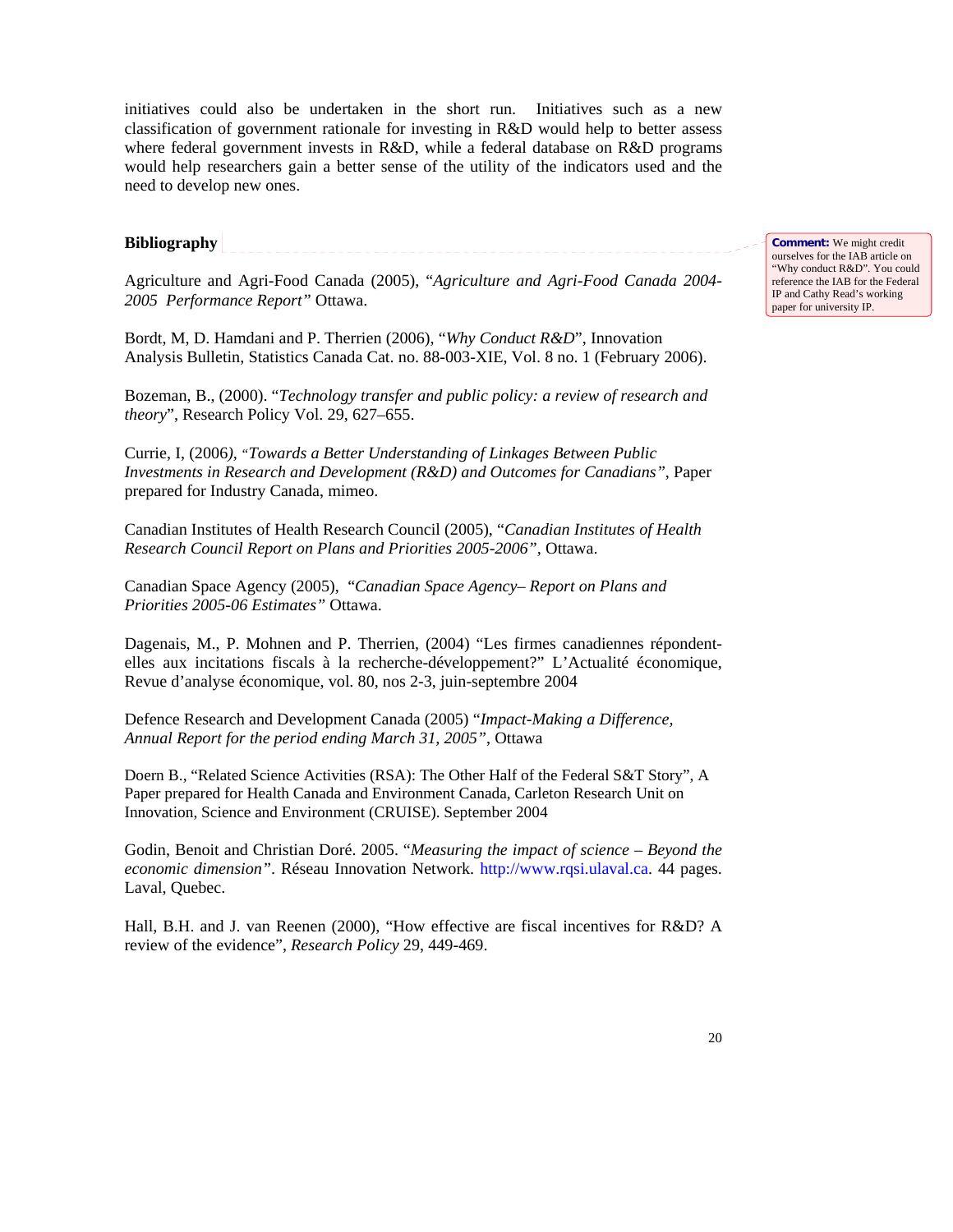Industry Canada (2005a), *"Industry Canada Program Activity Architecture, Performance Measurement: Summary Report of Baseline Data for 2004-2005"*, Comptrollership and Administration Sector, Industry Canada, mimeo, November 2005.

Industry Canada (2005b), *"Industry Canada– Report on Plans and Priorities 2005-2006 Estimates"* Ottawa.

Industry Canada (2005c), "*Industry Canada Performance Report – For the Period Ending March 31, 2005,* Ottawa.

Kanninen S., T. Lemola (2006), "*Methods for Evaluating the Impact of Basic Research Funding: An Analysis of Recent International Evaluation Activity*", Academy of Finland, Finland.

KPMG Consulting (2004) "*Integrated Performance Management Framework and Software for Science Based Departments and Agencies (SBDAs)"*, Ottawa

National Research Council Canada (2005), *"National Research Council Canada*– Report on Plans and Priorities *2005-06* Estimates" Ottawa.

Natural Resources Canada (2005), "*Natural Resources Canada*– *A Report on Plans and Priorities*, *2005-06 Estimates"* Ottawa.

Natural Sciences and Engineering Research Council (2005), "*Natural Sciences and Engineering Research Council – Report on Plans and Priorities 2005-06 Estimates"*  Ottawa.

Salter, A. and Martin, B. (2001), "*The economic benefits of publicly funded basic research: a critical review"*, Research Policy Vol. 30, pp. .509–532

Social Sciences and Humanities Research Council (2005), "*Social Sciences and Humanities Research Council*– *Report on Plans and Priorities, 2005-06 Estimates"*  Ottawa.

Statistics Canada (2006), *2004 Survey of Intellectual Property Commercialization in the Higher Education Sector Preliminary release No. 1 (January 27, 2006)*, Ottawa

United Nation (2005)"*The World Investment Report 2005: Transnational Corporations and the Internationalization of R&D"* United Nations, Geneva.

Wolfe, D., Salter, A., 1997. "*The Socio-Economic Importance of Scientific Research to Canada"*, Discussion Paper prepared for the Partnership Group for Science and Engineering, Ottawa, October.